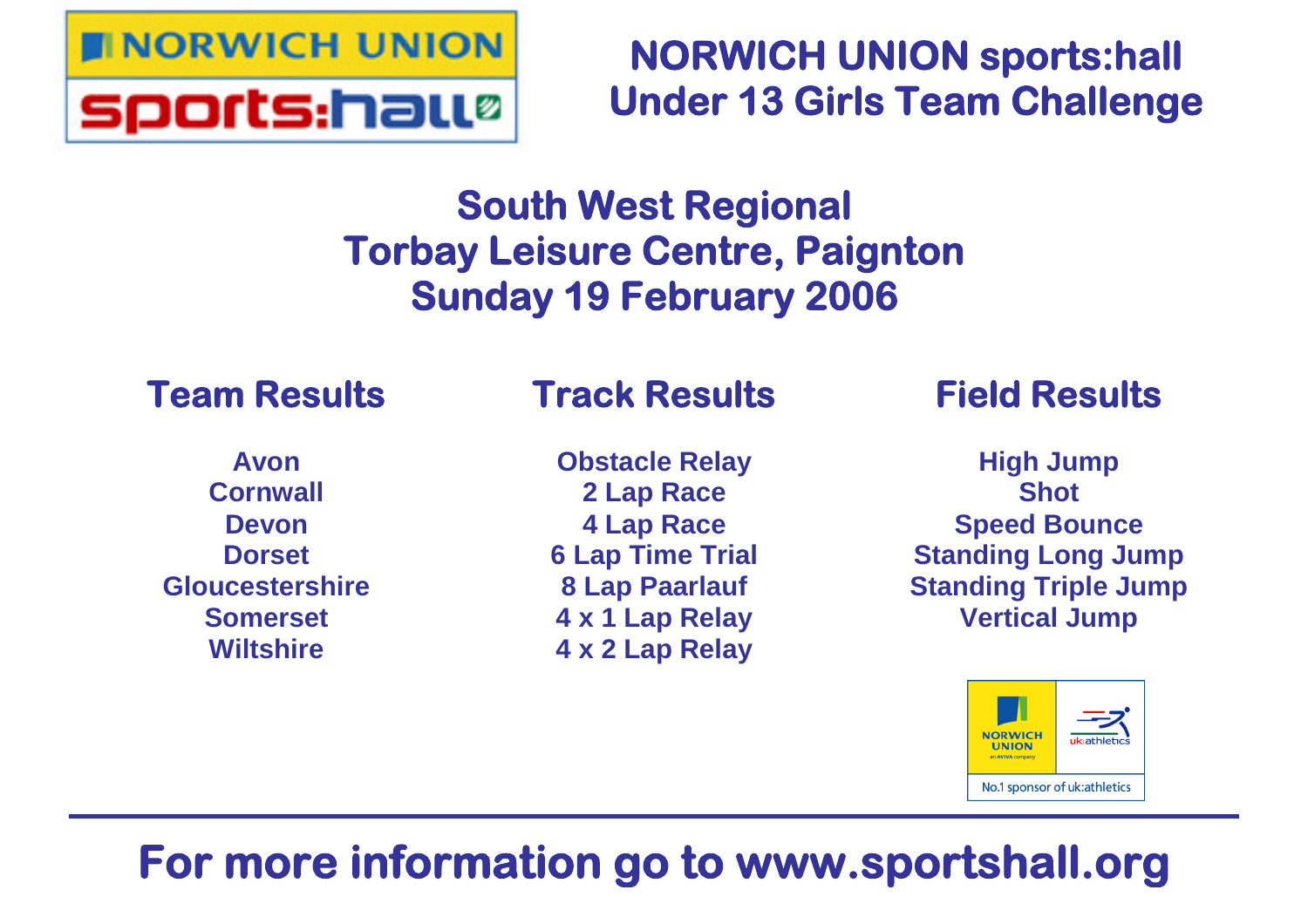## **Competition Results**

|         | <b>Competition:</b><br><b>NUS-South West Regional Under 13 Girls</b> |        |              | Venue: |    |     | Forbay Leisure Centre, Paignton |     |     |     |    |    | Date<br>19 Feb 2006 |     |            |    |
|---------|----------------------------------------------------------------------|--------|--------------|--------|----|-----|---------------------------------|-----|-----|-----|----|----|---------------------|-----|------------|----|
| Ranking | Team                                                                 | Colour | <b>Score</b> | ΟR     | P8 | 4x1 | 4x2                             | 2LR | 4LR | 6LR | HJ | s  | SВ                  | SLJ | <b>STJ</b> | VJ |
|         | Avon                                                                 | orange | 568          | 50     | 70 | 50  | 30                              | 34  | 46  | 36  | 38 | 46 | 42                  | 44  | 36         | 46 |
|         | Devon                                                                | red    | 563          | 70     | 30 | 40  | 50                              | 27  | 40  | 38  | 38 | 56 | 48                  | 34  | 42         | 50 |
|         | Gloucestershire                                                      | royal  | 534          | 40     | 40 | 70  | 70                              | 50  | 26  | 28  | 38 | 40 | 14                  | 42  | 46         | 30 |
|         | Cornwall                                                             | navy   | 529          | 30     | 60 | 60  | 40                              | 27  | 52  | 48  | 54 | 22 | 48                  | 28  | 28         | 32 |
|         | Dorset                                                               | green  | 501          | 20     | 50 | 20  | 60                              | 42  | 40  | 46  | 37 | 38 | 38                  | 32  | 34         | 44 |
| 6       | Somerset                                                             | sky    | 344          | 60     | 20 | 30  | 20                              | 44  | 12  | 16  | 23 | 14 | 15                  | 42  | 34         | 14 |
|         | Wiltshire                                                            | grey   | 223          | 10     | 10 | 10  | 10                              | 14  | 22  | 26  | 10 | 22 | 33                  | 16  | 18         | 22 |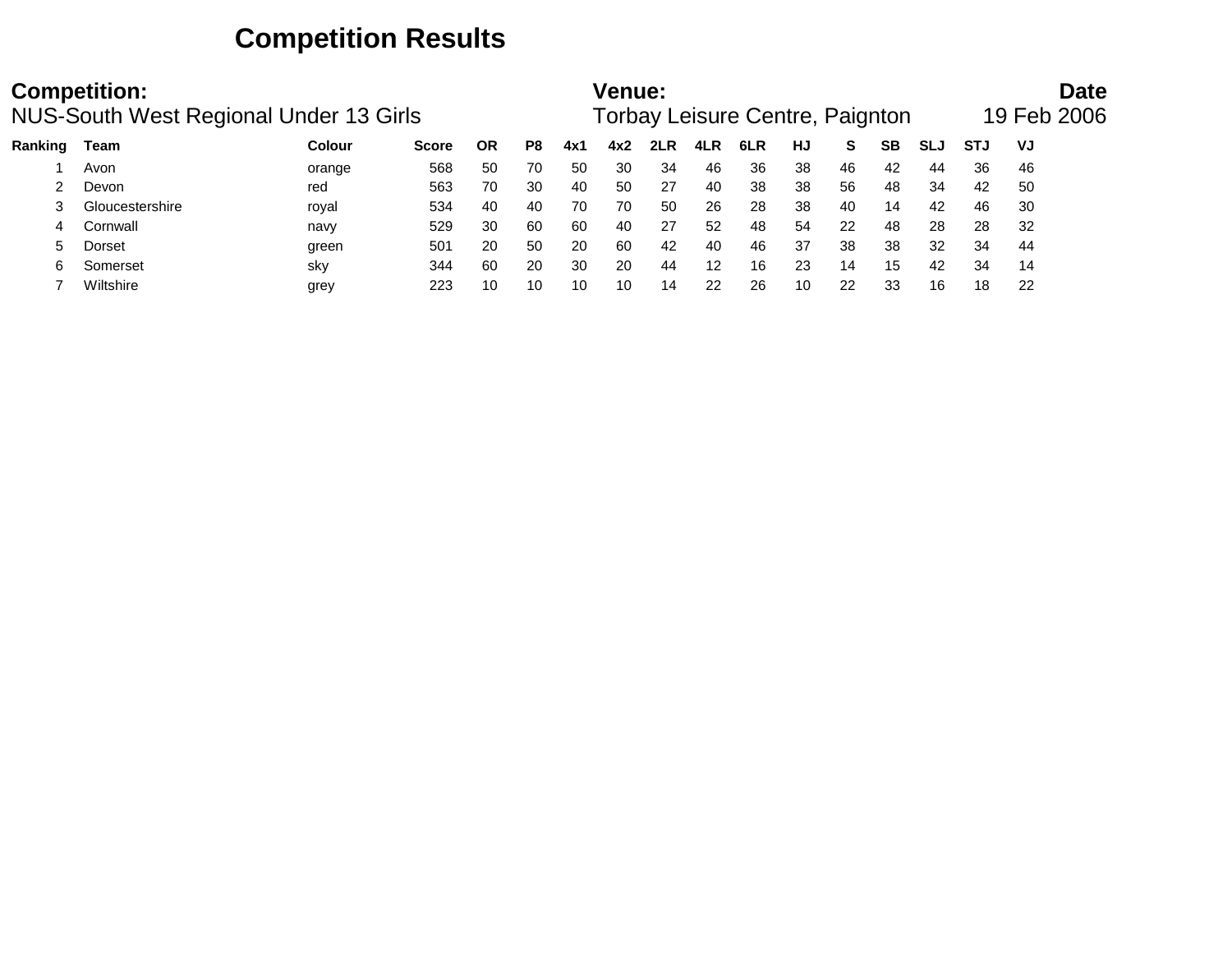## **Team Results Avon (orange)**

|         | <b>Competition:</b>   | <b>NUS-South West Regional Under 13 Girls</b> |               |              |           |                |      | <b>Venue:</b>     |      |                   | Torbay Leisure Centre, Paignton |       |    |           |            |                     |                | <b>Date</b><br>19 Feb 2006 |
|---------|-----------------------|-----------------------------------------------|---------------|--------------|-----------|----------------|------|-------------------|------|-------------------|---------------------------------|-------|----|-----------|------------|---------------------|----------------|----------------------------|
| Ranking | Team                  |                                               | <b>Colour</b> | <b>Score</b> | <b>OR</b> | P <sub>8</sub> | 4x1  | 4x2               | 2LR  | 4LR               | 6LR                             | HJ    | S  | <b>SB</b> | <b>SLJ</b> | <b>STJ</b>          | VJ             |                            |
|         | Avon                  |                                               | orange        | 568          | 50        | 70             | 50   | 30                | 34   | 46                | 36                              | 38    | 46 | 42        | 44         | 36                  | 46             |                            |
| 2       | Devon                 |                                               | red           | 563          | 70        | 30             | 40   | 50                | 27   | 40                | 38                              | 38    | 56 | 48        | 34         | 42                  | 50             |                            |
| 3       | Gloucestershire       |                                               | royal         | 534          | 40        | 40             | 70   | 70                | 50   | 26                | 28                              | 38    | 40 | 14        | 42         | 46                  | 30             |                            |
| 4       | Cornwall              |                                               | navy          | 529          | 30        | 60             | 60   | 40                | 27   | 52                | 48                              | 54    | 22 | 48        | 28         | 28                  | 32             |                            |
| 5       | Dorset                |                                               | green         | 501          | 20        | 50             | 20   | 60                | 42   | 40                | 46                              | 37    | 38 | 38        | 32         | 34                  | 44             |                            |
| 6       | Somerset              |                                               | sky           | 344          | 60        | 20             | 30   | 20                | 44   | 12                | 16                              | 23    | 14 | 15        | 42         | 34                  | 14             |                            |
| 7       | Wiltshire             |                                               | grey          | 223          | 10        | 10             | 10   | 10                | 14   | 22                | 26                              | 10    | 22 | 33        | 16         | 18                  | 22             |                            |
|         | <b>Comp No Name</b>   |                                               |               | <b>Event</b> |           | Perf1          |      | Perf <sub>2</sub> |      | Perf <sub>3</sub> |                                 | Perf4 |    |           |            | <b>Best Ranking</b> |                | <b>Points</b>              |
|         |                       | <b>Olivia Kincald</b>                         |               | 2LR          |           |                | 23.5 |                   | 0.0  |                   |                                 |       |    |           | 23.5       |                     | $8=$           | 14                         |
|         | <b>Olivia Kincald</b> |                                               | <b>STJ</b>    |              | 5.70      |                |      | 5.52              |      | 5.66              | 5.52                            |       |    | 5.70      | 11         |                     | 10             |                            |
|         | 2                     | Kim Haughey                                   |               | 2LR          |           |                | 23.3 |                   | 23.8 |                   |                                 |       |    |           | 23.8       |                     | 6              | 20                         |
|         | 2                     | Kim Haughey                                   |               | <b>SB</b>    |           |                | 71   |                   |      |                   |                                 |       |    |           | 71         |                     | 8              | 16                         |
|         | 3                     | Paris Vassell                                 |               | 4LR          |           |                | 50.6 |                   | 51.9 |                   |                                 |       |    |           | 51.9       |                     |                | 18                         |
|         | 3                     | <b>Paris Vassell</b>                          |               | S            |           | 0.00           |      |                   | 6.46 |                   | 7.18                            | 5.94  |    | 7.18      |            |                     | 5              | 22                         |
|         | 4                     | <b>Stephanie Parsons</b>                      |               | 4LR          |           | 49.0           |      |                   | 48.8 |                   |                                 |       |    | 48.8      |            |                     | $\overline{2}$ | 28                         |
|         | 4                     | <b>Stephanie Parsons</b>                      |               | VJ           |           |                | 53   |                   | 54   |                   | 53                              |       | 55 |           | 55         |                     |                | 30                         |
|         | 5                     | Natasha Lewis                                 |               | 6LR          |           | 1:21.2         |      |                   |      |                   |                                 |       |    | 1:21.2    |            |                     | 3              | 26                         |
|         | 5                     | Natasha Lewis                                 |               | <b>STJ</b>   |           | 6.50           |      |                   | 6.54 |                   | 0.00                            | 6.54  |    | 6.54      |            |                     | 3              | 26                         |
|         | 6                     | <b>Chantelle Sims</b>                         |               | 6LR          |           | 1:25.8         |      |                   |      |                   |                                 |       |    | 1:25.8    |            | 11                  |                | 10                         |
|         | 6                     | <b>Chantelle Sims</b>                         |               | S            |           | 5.98           |      |                   | 5.93 |                   | 7.20                            | 0.00  |    |           | 7.20       |                     | 4              | 24                         |
|         |                       | Isabella Ludlam                               |               | <b>SLJ</b>   |           |                | 1.90 |                   | 1.90 |                   | 1.96                            | 1.90  |    |           | 1.96       |                     | 8              | 16                         |
|         | 8                     | Alice James                                   |               | VJ           |           |                | 47   |                   | 46   |                   | 46                              |       | 47 |           | 47         |                     | 8              | 16                         |
|         | 9                     | <b>Beccy Turner</b>                           |               | HJ           |           |                | 1.30 |                   |      |                   |                                 |       |    |           | 1.30       |                     | 6              | 20                         |
|         | 10                    | <b>Rozzy Pring</b>                            |               | <b>SB</b>    |           |                | 84   |                   |      |                   |                                 |       |    |           | 84         |                     | 3              | 26                         |
|         | 11                    | Zoe Laing                                     |               | <b>SLJ</b>   |           |                | 2.10 |                   | 2.22 |                   | 2.20                            | 2.14  |    |           | 2.22       |                     | $\overline{2}$ | 28                         |
|         | 12                    | Daisy Da Silva                                |               | HJ           |           |                | 1.30 |                   |      |                   |                                 |       |    |           | 1.30       |                     | $\overline{7}$ | 18                         |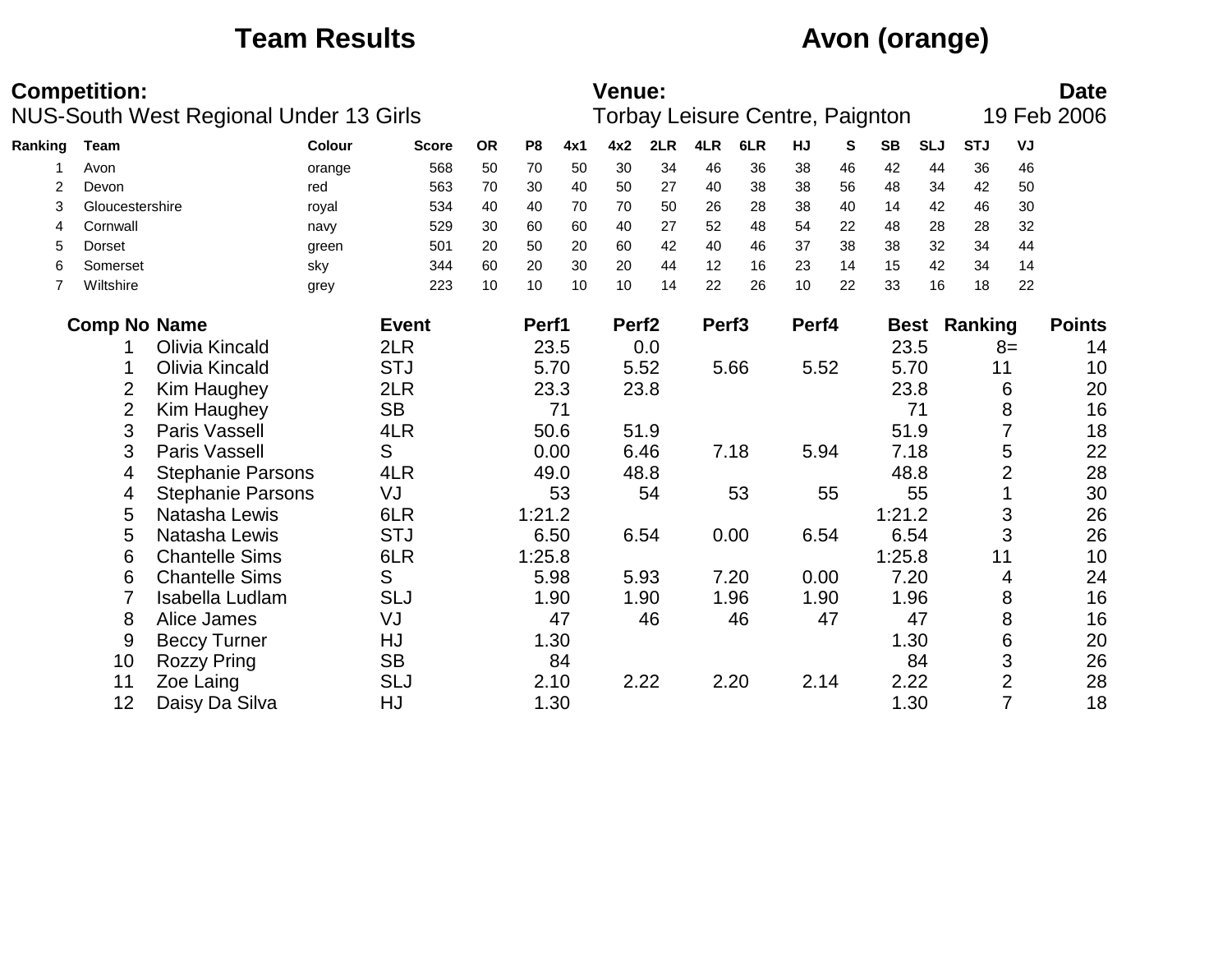## **Team Results Cornwall (navy)**

|                | <b>Competition:</b> | NUS-South West Regional Under 13 Girls |               |              |           |                |      | Venue:            |      |                   | Torbay Leisure Centre, Paignton |       |    |           |            |                     |                | <b>Date</b><br>19 Feb 2006 |
|----------------|---------------------|----------------------------------------|---------------|--------------|-----------|----------------|------|-------------------|------|-------------------|---------------------------------|-------|----|-----------|------------|---------------------|----------------|----------------------------|
| Ranking        | <b>Team</b>         |                                        | <b>Colour</b> | <b>Score</b> | <b>OR</b> | P <sub>8</sub> | 4x1  | 4x2               | 2LR  | 4LR               | 6LR                             | HJ    | S  | <b>SB</b> | <b>SLJ</b> | <b>STJ</b>          | VJ             |                            |
|                | Avon                |                                        | orange        | 568          | 50        | 70             | 50   | 30                | 34   | 46                | 36                              | 38    | 46 | 42        | 44         | 36                  | 46             |                            |
| $\overline{2}$ | Devon               |                                        | red           | 563          | 70        | 30             | 40   | 50                | 27   | 40                | 38                              | 38    | 56 | 48        | 34         | 42                  | 50             |                            |
| 3              | Gloucestershire     |                                        | royal         | 534          | 40        | 40             | 70   | 70                | 50   | 26                | 28                              | 38    | 40 | 14        | 42         | 46                  | 30             |                            |
| 4              | Cornwall            |                                        | navy          | 529          | 30        | 60             | 60   | 40                | 27   | 52                | 48                              | 54    | 22 | 48        | 28         | 28                  | 32             |                            |
| 5              | Dorset              |                                        | green         | 501          | 20        | 50             | 20   | 60                | 42   | 40                | 46                              | 37    | 38 | 38        | 32         | 34                  | 44             |                            |
| 6              | Somerset            |                                        | sky           | 344          | 60        | 20             | 30   | 20                | 44   | 12                | 16                              | 23    | 14 | 15        | 42         | 34                  | 14             |                            |
| 7              | Wiltshire           |                                        | grey          | 223          | 10        | 10             | 10   | 10                | 14   | 22                | 26                              | 10    | 22 | 33        | 16         | 18                  | 22             |                            |
|                | <b>Comp No Name</b> |                                        |               | <b>Event</b> |           | Perf1          |      | Perf <sub>2</sub> |      | Perf <sub>3</sub> |                                 | Perf4 |    |           |            | <b>Best Ranking</b> |                | <b>Points</b>              |
|                | 13                  | <b>Anne-Marie Keast</b>                |               | 4LR          |           |                | 48.0 |                   | 48.0 |                   |                                 |       |    |           | 48.0       |                     |                | 30                         |
|                | 13                  | Anne-Marie Keast                       |               | <b>SB</b>    |           |                | 90   |                   |      |                   |                                 |       |    |           | 90         |                     |                | 30                         |
|                | 14                  | <b>Philippa Brett</b>                  |               | 2LR          |           |                | 23.8 |                   | 0.0  |                   |                                 |       |    |           | 23.8       | $11 =$              |                | 9                          |
|                | 14                  | <b>Philippa Brett</b>                  |               | <b>SLJ</b>   |           |                | 2.02 |                   | 2.00 |                   | 1.98                            | 1.86  |    |           | 2.02       |                     | 4              | 24                         |
|                | 15                  | <b>Charlotte Rule</b>                  |               | 2LR          |           |                | 23.2 |                   | 23.9 |                   |                                 |       |    |           | 23.9       |                     |                | 18                         |
|                | 15                  | <b>Charlotte Rule</b>                  |               | <b>STJ</b>   |           |                | 6.32 |                   | 0.00 |                   | 6.32                            | 6.36  |    |           | 6.36       |                     | 6              | 20                         |
|                | 16                  | Lamorna Newman                         |               | S            |           |                | 0.00 | 6.61              |      |                   | 6.28                            | 6.40  |    | 6.61      |            |                     | 8              | 16                         |
|                | 17                  | <b>Holly Brown</b>                     |               | 6LR          |           | 1:20.7         |      |                   |      |                   |                                 |       |    | 1:20.7    |            |                     | $\overline{2}$ | 28                         |
|                | 17                  | <b>Holly Brown</b>                     |               | HJ           |           |                | 1.43 |                   |      |                   |                                 |       |    |           | 1.43       |                     | $\overline{2}$ | 28                         |
|                | 18                  | <b>Katie Dunford</b>                   |               | 4LR          |           |                | 50.9 |                   | 50.6 |                   |                                 |       |    |           | 50.6       |                     | 5              | 22                         |
|                | 18                  | <b>Katie Dunford</b>                   |               | <b>STJ</b>   |           |                | 5.24 |                   | 4.88 |                   | 5.24                            | 5.26  |    |           | 5.26       |                     | 12             | 8                          |
|                | 19                  | <b>Evie Parish-Roberts</b>             |               | <b>SB</b>    |           |                | 74   |                   |      |                   |                                 |       |    |           | 74         |                     | $\overline{7}$ | 18                         |
|                | 20                  | Alice Vage                             |               | 6LR          |           | 1:22.0         |      |                   |      |                   |                                 |       |    | 1:22.0    |            |                     | $5=$           | 20                         |
|                | 20                  | Alice Vage                             |               | VJ           |           |                | 46   |                   | 43   |                   | 49                              |       | 48 |           | 49         |                     | 6              | 20                         |
|                | 21                  | <b>Clare May</b>                       |               | VJ           |           |                | 43   |                   | 44   |                   | 45                              |       | 45 |           | 45         |                     | 10             | 12                         |
|                | 22                  | Rebecca Telling                        |               | $\mathsf S$  |           |                | 5.30 |                   | 0.00 |                   | 0.00                            | 0.00  |    |           | 5.30       |                     | 13             | $6\phantom{1}6$            |
|                | 23                  | <b>Ellen Brown</b>                     |               | <b>SLJ</b>   |           |                | 1.78 |                   | 0.00 |                   | 1.72                            | 1.70  |    |           | 1.78       |                     | 14             | $\overline{4}$             |
|                | 24                  | <b>Sally Fish</b>                      |               | HJ           |           |                | 1.40 |                   |      |                   |                                 |       |    |           | 1.40       |                     | 3              | 26                         |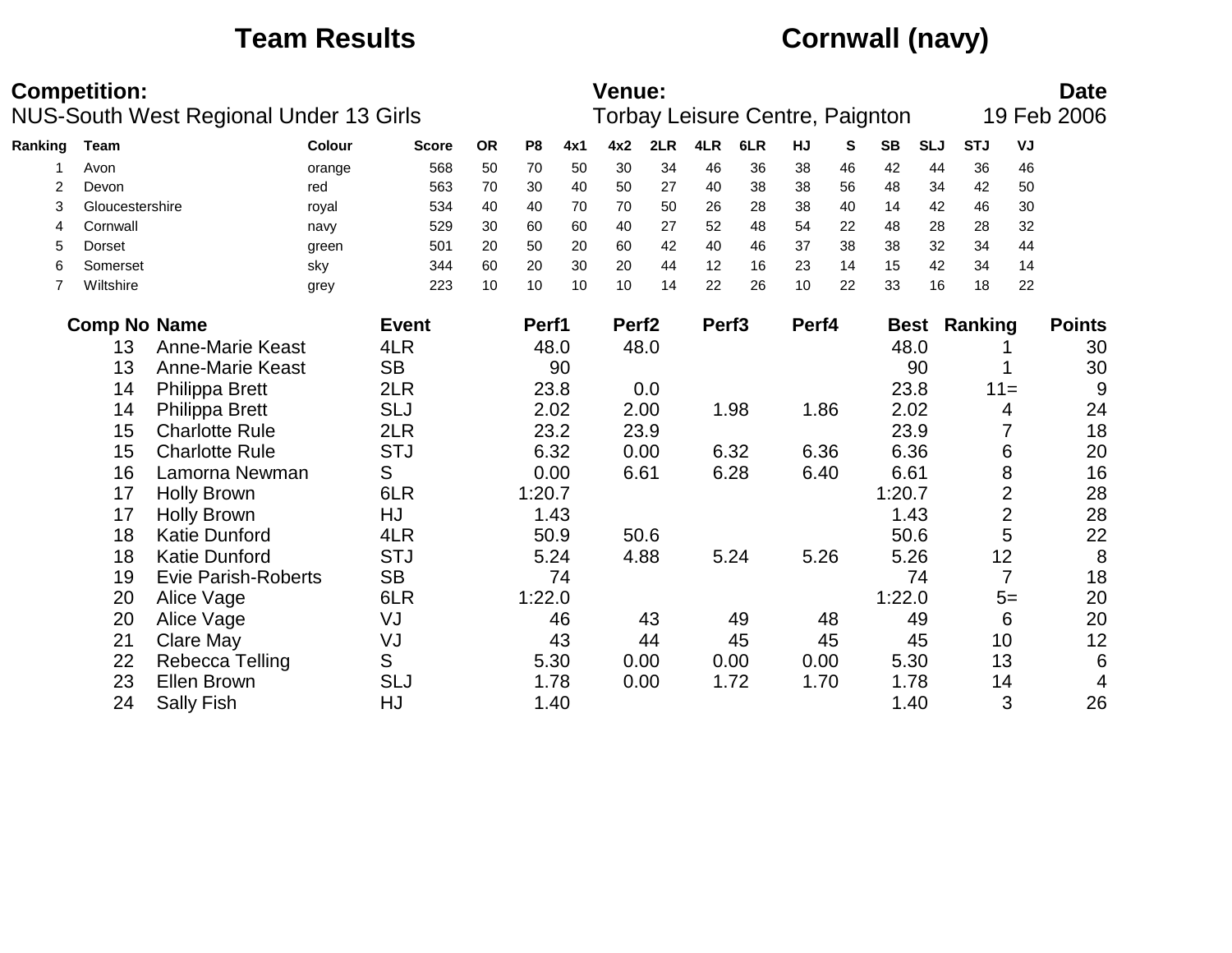## **Team Results Devon (red)**

|         | <b>Competition:</b>                     | <b>NUS-South West Regional Under 13 Girls</b> |               |              |           |                |      | <b>Venue:</b>     |      |                   | Torbay Leisure Centre, Paignton |       |    |           |            |                     |                | <b>Date</b><br>19 Feb 2006 |
|---------|-----------------------------------------|-----------------------------------------------|---------------|--------------|-----------|----------------|------|-------------------|------|-------------------|---------------------------------|-------|----|-----------|------------|---------------------|----------------|----------------------------|
| Ranking | Team                                    |                                               | <b>Colour</b> | <b>Score</b> | <b>OR</b> | P <sub>8</sub> | 4x1  | 4x2               | 2LR  | 4LR               | 6LR                             | HJ    | S  | <b>SB</b> | <b>SLJ</b> | <b>STJ</b>          | VJ             |                            |
|         | Avon                                    |                                               | orange        | 568          | 50        | 70             | 50   | 30                | 34   | 46                | 36                              | 38    | 46 | 42        | 44         | 36                  | 46             |                            |
| 2       | Devon                                   |                                               | red           | 563          | 70        | 30             | 40   | 50                | 27   | 40                | 38                              | 38    | 56 | 48        | 34         | 42                  | 50             |                            |
| 3       | Gloucestershire                         |                                               | royal         | 534          | 40        | 40             | 70   | 70                | 50   | 26                | 28                              | 38    | 40 | 14        | 42         | 46                  | 30             |                            |
| 4       | Cornwall                                |                                               | navy          | 529          | 30        | 60             | 60   | 40                | 27   | 52                | 48                              | 54    | 22 | 48        | 28         | 28                  | 32             |                            |
| 5       | Dorset                                  |                                               | green         | 501          | 20        | 50             | 20   | 60                | 42   | 40                | 46                              | 37    | 38 | 38        | 32         | 34                  | 44             |                            |
| 6       | Somerset                                |                                               | sky           | 344          | 60        | 20             | 30   | 20                | 44   | 12                | 16                              | 23    | 14 | 15        | 42         | 34                  | 14             |                            |
| 7       | Wiltshire                               |                                               | grey          | 223          | 10        | 10             | 10   | 10                | 14   | 22                | 26                              | 10    | 22 | 33        | 16         | 18                  | 22             |                            |
|         | <b>Comp No Name</b>                     |                                               |               | <b>Event</b> |           | Perf1          |      | Perf <sub>2</sub> |      | Perf <sub>3</sub> |                                 | Perf4 |    |           |            | <b>Best Ranking</b> |                | <b>Points</b>              |
|         | <b>Summer Carmel</b><br>2LR<br>25       |                                               |               |              |           |                | 23.9 |                   | 0.0  |                   |                                 |       |    | 23.9      |            |                     | $13=$          | 5                          |
|         | <b>SB</b><br>25<br><b>Summer Carmel</b> |                                               |               |              | 77        |                |      |                   |      |                   |                                 |       | 77 |           | 6          | 20                  |                |                            |
|         | 26                                      | Sophie O'Neill                                |               | 4LR          |           | 49.8           |      | 49.9              |      |                   |                                 |       |    | 49.9      |            |                     | 3              | 26                         |
|         | 26                                      | Sophie O'Neill                                |               | S            |           | 7.21           |      |                   | 6.93 |                   | 6.82                            | 6.94  |    | 7.21      |            |                     | 3              | 26                         |
|         | 27                                      | <b>Cara Tucker</b>                            |               | 6LR          |           | 1:21.8         |      |                   |      |                   |                                 |       |    | 1:21.8    |            |                     | 4              | 24                         |
|         | 27                                      | <b>Cara Tucker</b>                            |               | <b>SLJ</b>   |           | 1.82           |      |                   | 1.80 |                   | 1.74                            | 1.84  |    | 1.84      |            | 12                  |                | 8                          |
|         | 28                                      | Louise Way                                    |               | HJ           |           | 1.53           |      |                   |      |                   |                                 |       |    | 1.53      |            |                     |                | 30                         |
|         | 29                                      | Zoe Rosser                                    |               | 4LR          |           |                | 52.0 |                   | 0.0  |                   |                                 |       |    | 52.0      |            |                     | 9              | 14                         |
|         | 29                                      | Zoe Rosser                                    |               | S            |           | 7.46           |      | 0.00              |      |                   | 7.63                            | 7.64  |    | 7.64      |            |                     |                | 30                         |
|         | 30                                      | Sian Schofield                                |               | 6LR          |           | 1:24.4         |      |                   |      |                   |                                 |       |    | 1:24.4    |            |                     | 9              | 14                         |
|         | 30                                      | Sian Schofield                                |               | <b>SB</b>    |           |                | 86   |                   |      |                   |                                 |       |    |           | 86         |                     | $\overline{2}$ | 28                         |
|         | 31                                      | <b>Natalie Taylor</b>                         |               | <b>STJ</b>   |           | 6.38           |      |                   | 6.60 |                   | 6.28                            | 0.00  |    | 6.60      |            |                     | $\overline{2}$ | 28                         |
|         | 32                                      | <b>Rachel Godfrey</b>                         |               | 2LR          |           | 22.4           |      |                   | 23.4 |                   |                                 |       |    | 23.4      |            |                     | 5              | 22                         |
|         | 32                                      | <b>Rachel Godfrey</b>                         |               | <b>SLJ</b>   |           | 2.18           |      | 2.10              |      |                   | 2.00                            | 2.14  |    | 2.18      |            |                     | $\mathfrak{S}$ | 26                         |
|         | 33                                      | <b>Maddie Hook</b>                            |               | VJ           |           |                | 52   |                   | 53   |                   | 54                              |       | 53 |           | 54         |                     | $\overline{2}$ | 28                         |
|         | 34                                      | <b>Charlotte Herdman</b>                      |               | VJ           |           |                | 49   |                   | 48   |                   | 47                              |       | 48 |           | 49         |                     | 5              | 22                         |
|         | 35                                      | Lucy Beighton                                 |               | HJ           |           | 1.10           |      |                   |      |                   |                                 |       |    | 1.10      |            |                     | 12             | 8                          |
|         | 36                                      | <b>Beth Skinner</b>                           |               | <b>STJ</b>   |           | 5.72           |      |                   | 5.72 |                   | 5.62                            | 5.84  |    | 5.84      |            |                     | 9              | 14                         |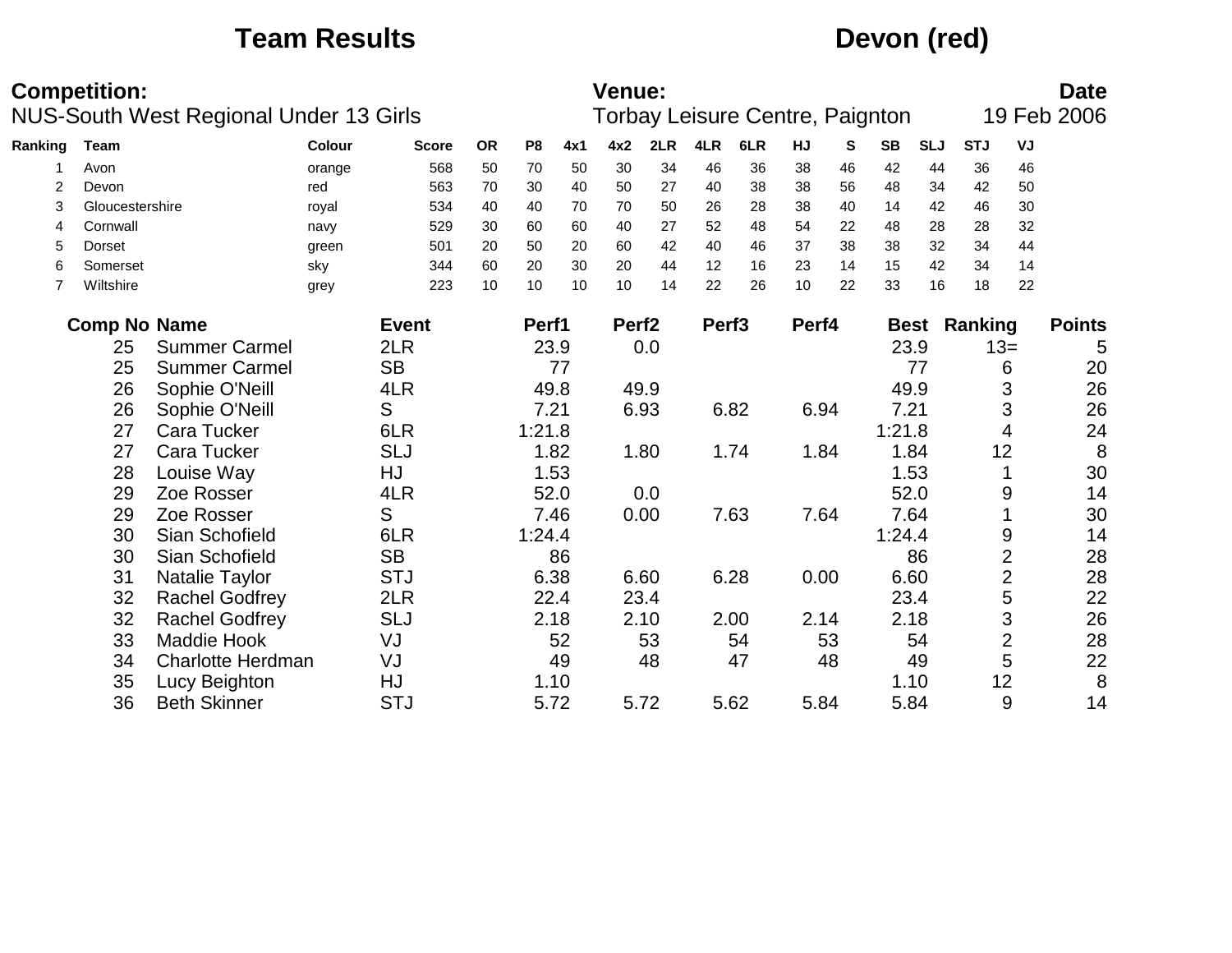## **Team Results Dorset (green)**

|         | <b>Competition:</b> | <b>NUS-South West Regional Under 13 Girls</b> |        |              |           |                |      | <b>Venue:</b>     |      |                   | <b>Torbay Leisure Centre, Paignton</b> |       |    |           |            |                     |                | <b>Date</b><br>19 Feb 2006 |
|---------|---------------------|-----------------------------------------------|--------|--------------|-----------|----------------|------|-------------------|------|-------------------|----------------------------------------|-------|----|-----------|------------|---------------------|----------------|----------------------------|
| Ranking | <b>Team</b>         |                                               | Colour | <b>Score</b> | <b>OR</b> | P <sub>8</sub> | 4x1  | 4x2               | 2LR  | 4LR               | 6LR                                    | HJ    | S  | <b>SB</b> | <b>SLJ</b> | <b>STJ</b>          | VJ             |                            |
|         | Avon                |                                               | orange | 568          | 50        | 70             | 50   | 30                | 34   | 46                | 36                                     | 38    | 46 | 42        | 44         | 36                  | 46             |                            |
| 2       | Devon               |                                               | red    | 563          | 70        | 30             | 40   | 50                | 27   | 40                | 38                                     | 38    | 56 | 48        | 34         | 42                  | 50             |                            |
| 3       | Gloucestershire     |                                               | royal  | 534          | 40        | 40             | 70   | 70                | 50   | 26                | 28                                     | 38    | 40 | 14        | 42         | 46                  | 30             |                            |
| 4       | Cornwall            |                                               | navy   | 529          | 30        | 60             | 60   | 40                | 27   | 52                | 48                                     | 54    | 22 | 48        | 28         | 28                  | 32             |                            |
| 5       | Dorset              |                                               | green  | 501          | 20        | 50             | 20   | 60                | 42   | 40                | 46                                     | 37    | 38 | 38        | 32         | 34                  | 44             |                            |
| 6       | Somerset            |                                               | sky    | 344          | 60        | 20             | 30   | 20                | 44   | 12                | 16                                     | 23    | 14 | 15        | 42         | 34                  | 14             |                            |
| 7       | Wiltshire           |                                               | grey   | 223          | 10        | 10             | 10   | 10                | 14   | 22                | 26                                     | 10    | 22 | 33        | 16         | 18                  | 22             |                            |
|         | <b>Comp No Name</b> |                                               |        | <b>Event</b> |           | Perf1          |      | Perf <sub>2</sub> |      | Perf <sub>3</sub> |                                        | Perf4 |    |           |            | <b>Best Ranking</b> |                | <b>Points</b>              |
|         | 37                  | Amy Spencer                                   |        | 6LR          |           | 1:20.5         |      |                   |      |                   |                                        |       |    | 1:20.5    |            |                     |                | 30                         |
|         | 37                  | Amy Spencer                                   |        | S            |           |                | 7.00 | 0.00              |      |                   | 0.00                                   | 7.00  |    | 7.00      |            |                     | 6              | 20                         |
|         | 38                  | Lisa Hicks                                    |        | S            |           | 6.87           |      |                   | 6.28 |                   | 6.52                                   | 6.93  |    | 6.93      |            |                     |                | 18                         |
|         | 39                  | <b>Hetty Burn</b>                             |        | 4LR          |           |                | 51.3 |                   | 0.0  |                   |                                        |       |    | 51.3      |            |                     | 8              | 16                         |
|         | 39                  | <b>Hetty Burn</b>                             |        | <b>SLJ</b>   |           |                | 1.98 |                   | 1.96 |                   | 1.94                                   | 1.98  |    | 1.98      |            |                     |                | 18                         |
|         | 40                  | <b>Grace Townsend</b>                         |        | HJ           |           |                | 1.35 |                   |      |                   |                                        |       |    | 1.35      |            |                     | 4              | 24                         |
|         | 41                  | <b>Nicole Bissett</b>                         |        | 6LR          |           | 1:23.2         |      |                   |      |                   |                                        |       |    | 1:23.2    |            |                     | 8              | 16                         |
|         | 41                  | <b>Nicole Bissett</b>                         |        | HJ           |           |                | 1.25 |                   |      |                   |                                        |       |    | 1.25      |            |                     | $9=$           | 13                         |
|         | 42                  | Ellen Norman                                  |        | 2LR          |           |                | 22.8 |                   | 22.8 |                   |                                        |       |    | 22.8      |            |                     | $\overline{2}$ | 28                         |
|         | 42                  | Ellen Norman                                  |        | VJ           |           |                | 48   |                   | 50   |                   | 48                                     |       | 52 |           | 52         |                     | 3              | 26                         |
|         | 43                  | <b>Cabrienne Rowsell</b>                      |        | 4LR          |           |                | 49.4 |                   | 50.5 |                   |                                        |       |    | 50.5      |            |                     | 4              | 24                         |
|         | 43                  | <b>Cabrienne Rowsell</b>                      |        | <b>STJ</b>   |           |                | 5.62 |                   | 6.18 |                   | 6.14                                   | 6.28  |    | 6.28      |            |                     | 7              | 18                         |
|         | 44                  | Abby Sandford                                 |        | 2LR          |           |                | 23.5 |                   | 0.0  |                   |                                        |       |    | 23.5      |            |                     | $8=$           | 14                         |
|         | 44                  | Abby Sandford                                 |        | <b>STJ</b>   |           |                | 6.12 |                   | 6.20 |                   | 6.18                                   | 6.20  |    | 6.20      |            |                     | 8              | 16                         |
|         | 45                  | <b>Betham Morris</b>                          |        | <b>SB</b>    |           |                | 81   |                   |      |                   |                                        |       |    |           | 81         |                     | 4              | 24                         |
|         | 46                  | Sarah Jordan                                  |        | VJ           |           |                | 46   |                   | 48   |                   | 48                                     |       | 47 |           | 48         |                     | 7              | 18                         |
|         | 47                  | Helena Kipling                                |        | <b>SLJ</b>   |           |                | 1.92 |                   | 1.90 |                   | 1.92                                   | 1.68  |    | 1.92      |            |                     | 9              | 14                         |
|         | 48                  | <b>Sian Davies</b>                            |        | <b>SB</b>    |           |                | 67   |                   |      |                   |                                        |       |    |           | 67         |                     | 9              | 14                         |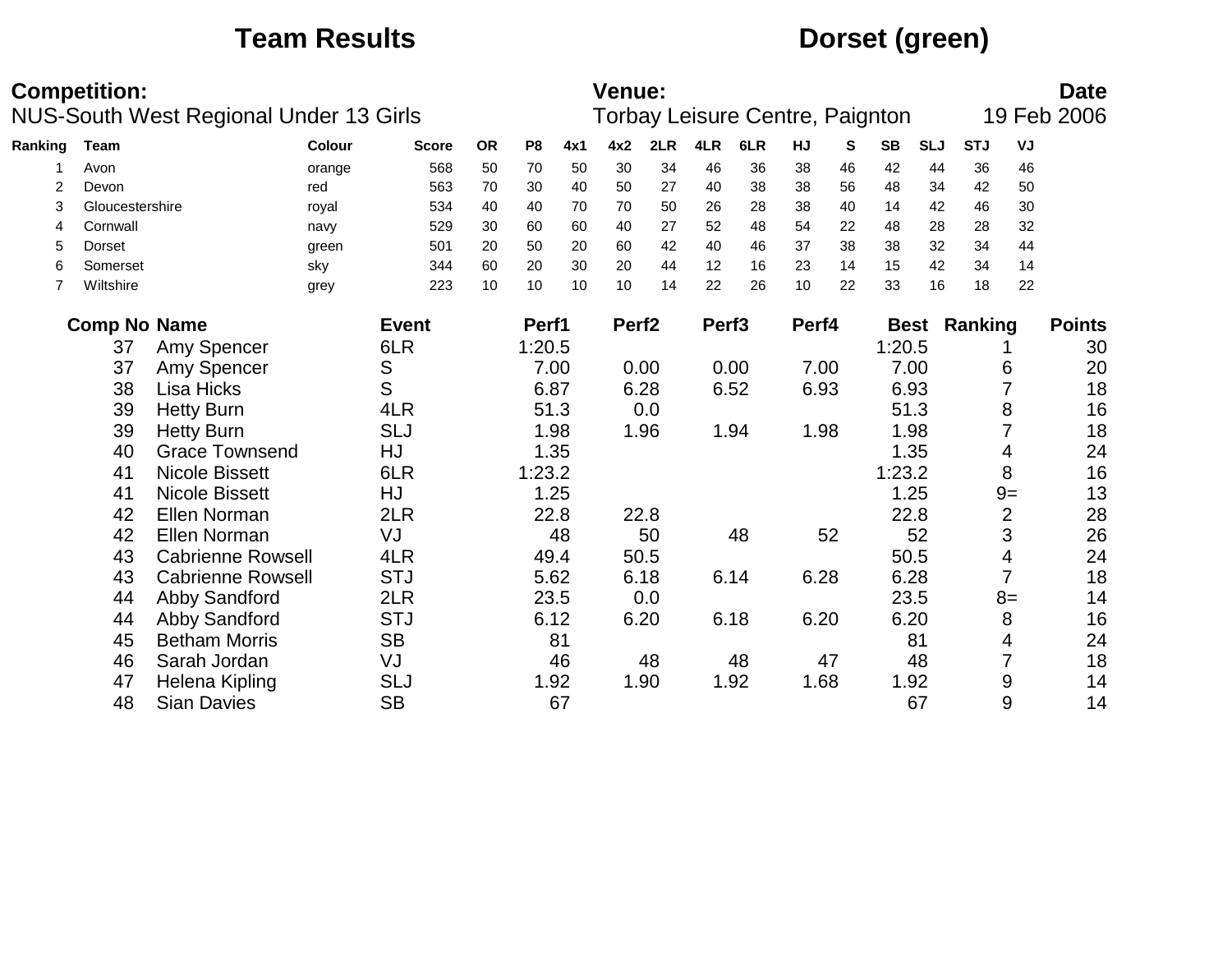## **Team Results Gloucestershire (royal)**

|         | <b>Competition:</b>        | <b>NUS-South West Regional Under 13 Girls</b> |        |              |           |                |      | <b>Venue:</b>     |      |                   | Torbay Leisure Centre, Paignton |       |    |           |            |                     |                | <b>Date</b><br>19 Feb 2006 |
|---------|----------------------------|-----------------------------------------------|--------|--------------|-----------|----------------|------|-------------------|------|-------------------|---------------------------------|-------|----|-----------|------------|---------------------|----------------|----------------------------|
| Ranking | <b>Team</b>                |                                               | Colour | <b>Score</b> | <b>OR</b> | P <sub>8</sub> | 4x1  | 4x2               | 2LR  | 4LR               | 6LR                             | HJ    | S  | <b>SB</b> | <b>SLJ</b> | <b>STJ</b>          | VJ             |                            |
|         | Avon                       |                                               | orange | 568          | 50        | 70             | 50   | 30                | 34   | 46                | 36                              | 38    | 46 | 42        | 44         | 36                  | 46             |                            |
| 2       | Devon                      |                                               | red    | 563          | 70        | 30             | 40   | 50                | 27   | 40                | 38                              | 38    | 56 | 48        | 34         | 42                  | 50             |                            |
| 3       | Gloucestershire            |                                               | royal  | 534          | 40        | 40             | 70   | 70                | 50   | 26                | 28                              | 38    | 40 | 14        | 42         | 46                  | 30             |                            |
| 4       | Cornwall                   |                                               | navy   | 529          | 30        | 60             | 60   | 40                | 27   | 52                | 48                              | 54    | 22 | 48        | 28         | 28                  | 32             |                            |
| 5       | Dorset                     |                                               | green  | 501          | 20        | 50             | 20   | 60                | 42   | 40                | 46                              | 37    | 38 | 38        | 32         | 34                  | 44             |                            |
| 6       | Somerset                   |                                               | sky    | 344          | 60        | 20             | 30   | 20                | 44   | 12                | 16                              | 23    | 14 | 15        | 42         | 34                  | 14             |                            |
| 7       | Wiltshire                  |                                               | grey   | 223          | 10        | 10             | 10   | 10                | 14   | 22                | 26                              | 10    | 22 | 33        | 16         | 18                  | 22             |                            |
|         | <b>Comp No Name</b>        |                                               |        | <b>Event</b> |           | Perf1          |      | Perf <sub>2</sub> |      | Perf <sub>3</sub> |                                 | Perf4 |    |           |            | <b>Best Ranking</b> |                | <b>Points</b>              |
|         | 2LR<br>Emma Williams<br>49 |                                               |        |              |           |                | 22.3 |                   | 22.8 |                   |                                 |       |    | 22.8      |            |                     | 3              | 26                         |
|         | 49                         | Emma Williams                                 |        | <b>SLJ</b>   |           |                | 2.28 |                   | 2.34 |                   | 2.24                            | 2.32  |    | 2.34      |            |                     |                | 30                         |
|         | 50                         | Sarah Johnstone                               |        | 4LR          |           |                | 51.0 |                   | 51.2 |                   |                                 |       |    | 51.2      |            |                     | 6              | 20                         |
|         | 50                         | Sarah Johnstone                               |        | S            |           | 6.57           |      |                   | 7.24 |                   | 6.76                            | 6.94  |    | 7.24      |            |                     | $\overline{2}$ | 28                         |
|         | 51                         | Rebecca Johnstone                             |        | 6LR          |           | 1:22.0         |      |                   |      |                   |                                 |       |    | 1:22.0    |            |                     | $5=$           | 20                         |
|         | 51                         | Rebecca Johnstone                             |        | S            |           |                | 0.00 |                   | 0.00 |                   | 5.54                            | 6.50  |    | 6.50      |            |                     | 10             | 12                         |
|         | 52                         | Louise Ryder                                  |        | <b>SLJ</b>   |           |                | 1.84 |                   | 1.86 |                   | 1.86                            | 1.92  |    | 1.92      |            |                     | 10             | 12                         |
|         | 53                         | <b>Charlotte Sommers</b>                      |        | 4LR          |           |                | 54.5 |                   | 0.0  |                   |                                 |       |    | 54.5      |            |                     | 13             | 6                          |
|         | 53                         | <b>Charlotte Sommers</b>                      |        | VJ           |           |                | 49   |                   | 41   |                   | 51                              |       | 50 |           | 51         |                     | 4              | 24                         |
|         | 54                         | Jennie Batten                                 |        | 2LR          |           |                | 23.0 |                   | 22.8 |                   |                                 |       |    | 22.8      |            |                     | 4              | 24                         |
|         | 54                         | Jennie Batten                                 |        | <b>STJ</b>   |           |                | 6.46 | 6.44              |      |                   | 6.44                            | 6.40  |    | 6.46      |            |                     | 5              | 22                         |
|         | 55                         | Savannah De Villez                            |        | HJ           |           |                | 1.30 |                   |      |                   |                                 |       |    | 1.30      |            |                     | 8              | 16                         |
|         | 56                         | Ami Groves                                    |        | HJ           |           |                | 1.35 |                   |      |                   |                                 |       |    | 1.35      |            |                     | 5              | 22                         |
|         | 57                         | Sophie Clifford                               |        | <b>STJ</b>   |           |                | 6.20 |                   | 6.28 |                   | 6.48                            | 6.46  |    | 6.48      |            |                     | 4              | 24                         |
|         | 58                         | <b>Charlotte Bowers</b>                       |        | VJ           |           |                | 35   |                   | 40   |                   | 37                              |       | 37 |           | 40         |                     | 13             | $\,6\,$                    |
|         | 59                         | Alicia Green                                  |        | 6LR          |           | 1:26.2         |      |                   |      |                   |                                 |       |    | 1:26.2    |            |                     | 12             | 8                          |
|         | 59                         | Alicia Green                                  |        | <b>SB</b>    |           |                | 61   |                   |      |                   |                                 |       |    |           | 61         |                     | $12 =$         | $\overline{7}$             |
|         | 60                         | Emma Williams                                 |        | <b>SB</b>    |           |                | 61   |                   |      |                   |                                 |       |    |           | 61         |                     | $12 =$         | $\overline{7}$             |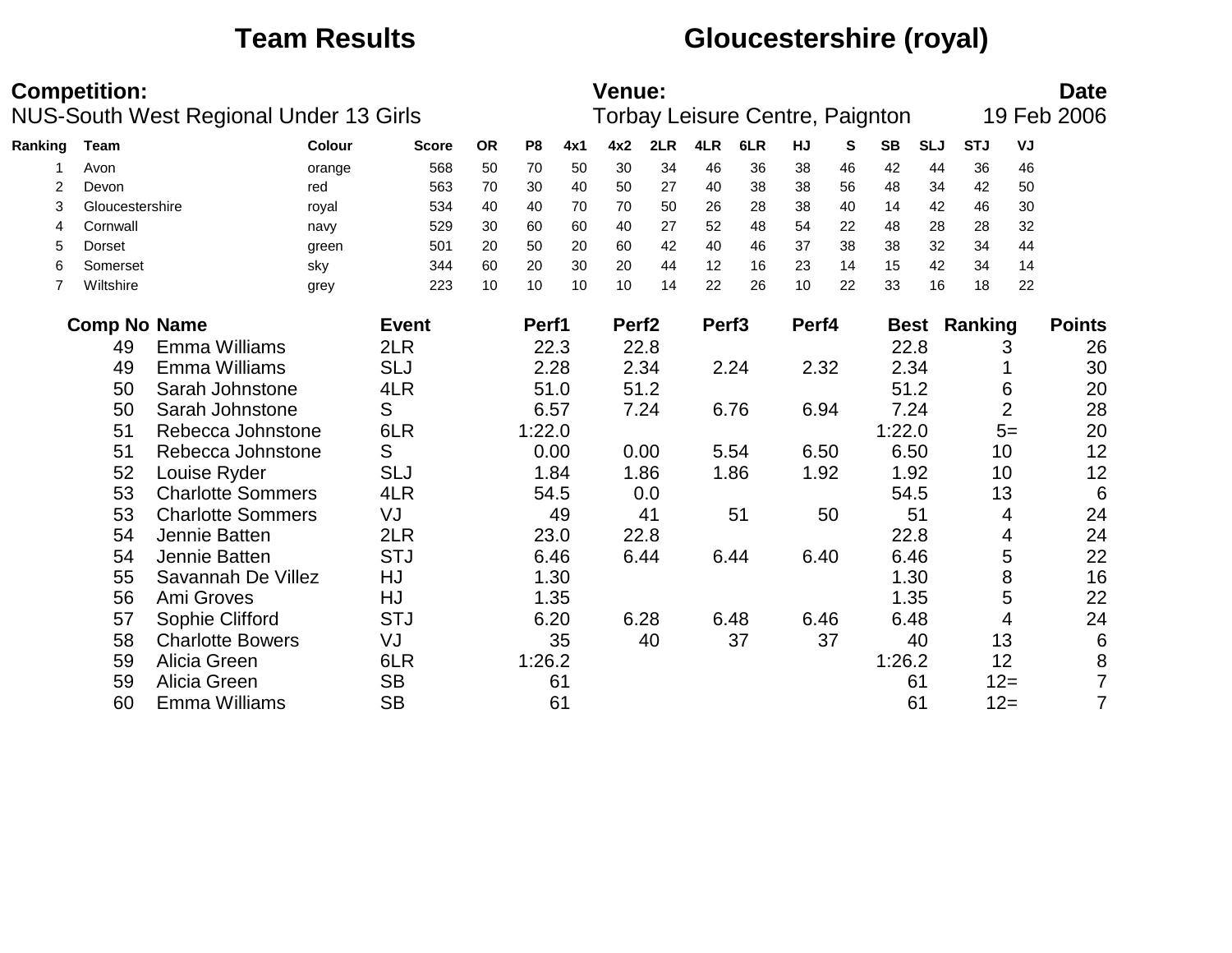## **Team Results Somerset (sky)**

|         | <b>Competition:</b>             |                                               |            |              |           |                |      | <b>Venue:</b>     |      |                   |                                 |       |      |           |            |                     |       | <b>Date</b>   |
|---------|---------------------------------|-----------------------------------------------|------------|--------------|-----------|----------------|------|-------------------|------|-------------------|---------------------------------|-------|------|-----------|------------|---------------------|-------|---------------|
|         |                                 | <b>NUS-South West Regional Under 13 Girls</b> |            |              |           |                |      |                   |      |                   | Torbay Leisure Centre, Paignton |       |      |           |            |                     |       | 19 Feb 2006   |
| Ranking | Team                            |                                               | Colour     | <b>Score</b> | <b>OR</b> | P <sub>8</sub> | 4x1  | 4x2               | 2LR  | 4LR               | 6LR                             | HJ    | S    | <b>SB</b> | <b>SLJ</b> | <b>STJ</b>          | VJ    |               |
|         | Avon                            |                                               | orange     | 568          | 50        | 70             | 50   | 30                | 34   | 46                | 36                              | 38    | 46   | 42        | 44         | 36                  | 46    |               |
| 2       | Devon                           |                                               | red        | 563          | 70        | 30             | 40   | 50                | 27   | 40                | 38                              | 38    | 56   | 48        | 34         | 42                  | 50    |               |
| 3       | Gloucestershire                 |                                               | royal      | 534          | 40        | 40             | 70   | 70                | 50   | 26                | 28                              | 38    | 40   | 14        | 42         | 46                  | 30    |               |
| 4       | Cornwall                        |                                               | navy       | 529          | 30        | 60             | 60   | 40                | 27   | 52                | 48                              | 54    | 22   | 48        | 28         | 28                  | 32    |               |
| 5       | Dorset                          |                                               | green      | 501          | 20        | 50             | 20   | 60                | 42   | 40                | 46                              | 37    | 38   | 38        | 32         | 34                  | 44    |               |
| 6       | Somerset                        |                                               | sky        | 344          | 60        | 20             | 30   | 20                | 44   | 12                | 16                              | 23    | 14   | 15        | 42         | 34                  | 14    |               |
| 7       | Wiltshire                       |                                               | grey       | 223          | 10        | 10             | 10   | 10                | 14   | 22                | 26                              | 10    | 22   | 33        | 16         | 18                  | 22    |               |
|         | <b>Comp No Name</b>             |                                               |            | <b>Event</b> |           | Perf1          |      | Perf <sub>2</sub> |      | Perf <sub>3</sub> |                                 | Perf4 |      |           |            | <b>Best Ranking</b> |       | <b>Points</b> |
|         | 2LR<br>61<br><b>Juliet Crew</b> |                                               |            |              |           |                |      |                   | 22.4 |                   |                                 |       |      | 22.4      |            |                     |       | 30            |
|         | <b>Juliet Crew</b><br>61        |                                               | <b>STJ</b> |              | 6.50      | 22.2           |      | 6.74              |      | 6.62              | 6.80                            |       | 6.80 |           |            |                     | 30    |               |
|         | 62                              | <b>Amber Grollier</b>                         |            | 6LR          |           | 1:25.7         |      |                   |      |                   |                                 |       |      | 1:25.7    |            |                     | 10    | 12            |
|         | 62                              | <b>Amber Grollier</b>                         |            | <b>SB</b>    |           |                | 60   |                   |      |                   |                                 |       |      |           | 60         |                     | 14    | 4             |
|         | 63                              | Deburah Howe                                  |            | 6LR          |           | 1:35.0         |      |                   |      |                   |                                 |       |      | 1:35.0    |            |                     | 14    | 4             |
|         | 63                              | Deburah Howe                                  |            | S            |           | 6.07           |      | 5.79              |      |                   | 6.02                            | 6.23  |      | 6.23      |            | 11                  |       | 10            |
|         | 64                              | <b>Katie James</b>                            |            | 2LR          |           |                | 23.5 |                   | 0.0  |                   |                                 |       |      | 23.5      |            |                     | $8=$  | 14            |
|         | 64                              | <b>Katie James</b>                            |            | <b>SLJ</b>   |           | 1.88           |      |                   | 2.00 |                   | 1.96                            | 1.98  |      | 2.00      |            |                     | 6     | 20            |
|         | 65                              | Gemma Langdon                                 |            | <b>SB</b>    |           |                | 64   |                   |      |                   |                                 |       |      |           | 64         |                     | $10=$ | 11            |
|         | 66                              | Lucy Lowe                                     |            | 4LR          |           | 55.1           |      |                   | 0.0  |                   |                                 |       |      | 55.1      |            |                     | 14    | 4             |
|         | 66                              | Lucy Lowe                                     |            | <b>STJ</b>   |           | 4.74           |      | 4.70              |      |                   | 4.36                            | 4.44  |      | 4.74      |            |                     | 14    | 4             |
|         | 67                              | <b>Victoria Pinney</b>                        |            | HJ           |           |                | 1.20 |                   |      |                   |                                 |       |      | 1.20      |            | 11                  |       | 10            |
|         | 68                              | <b>Hayley Butland</b>                         |            | S            |           | 4.47           |      | 0.00              |      |                   | 0.00                            | 4.25  |      | 4.47      |            |                     | 14    | 4             |
|         | 69                              | Victoria Scudamore                            |            | VJ           |           |                | 38   |                   | 37   |                   | 38                              |       | 39   |           | 39         |                     | 14    | 4             |
|         | 70                              | <b>Heather Cragg</b>                          |            | 4LR          |           | 54.0           |      |                   | 0.0  |                   |                                 |       |      | 54.0      |            |                     | 12    | 8             |
|         | 70                              | <b>Heather Cragg</b>                          |            | VJ           |           |                | 43   |                   | 44   |                   | 44                              |       | 43   |           | 44         | 11                  |       | 10            |
|         | 71                              | Hope Whittington                              |            | <b>SLJ</b>   |           |                | 1.98 |                   | 1.92 |                   | 1.88                            | 2.02  |      | 2.02      |            |                     | 5     | 22            |
|         | 72                              | <b>Victoria Baines</b>                        |            | HJ           |           | 1.25           |      |                   |      |                   |                                 |       |      | 1.25      |            |                     | $9=$  | 13            |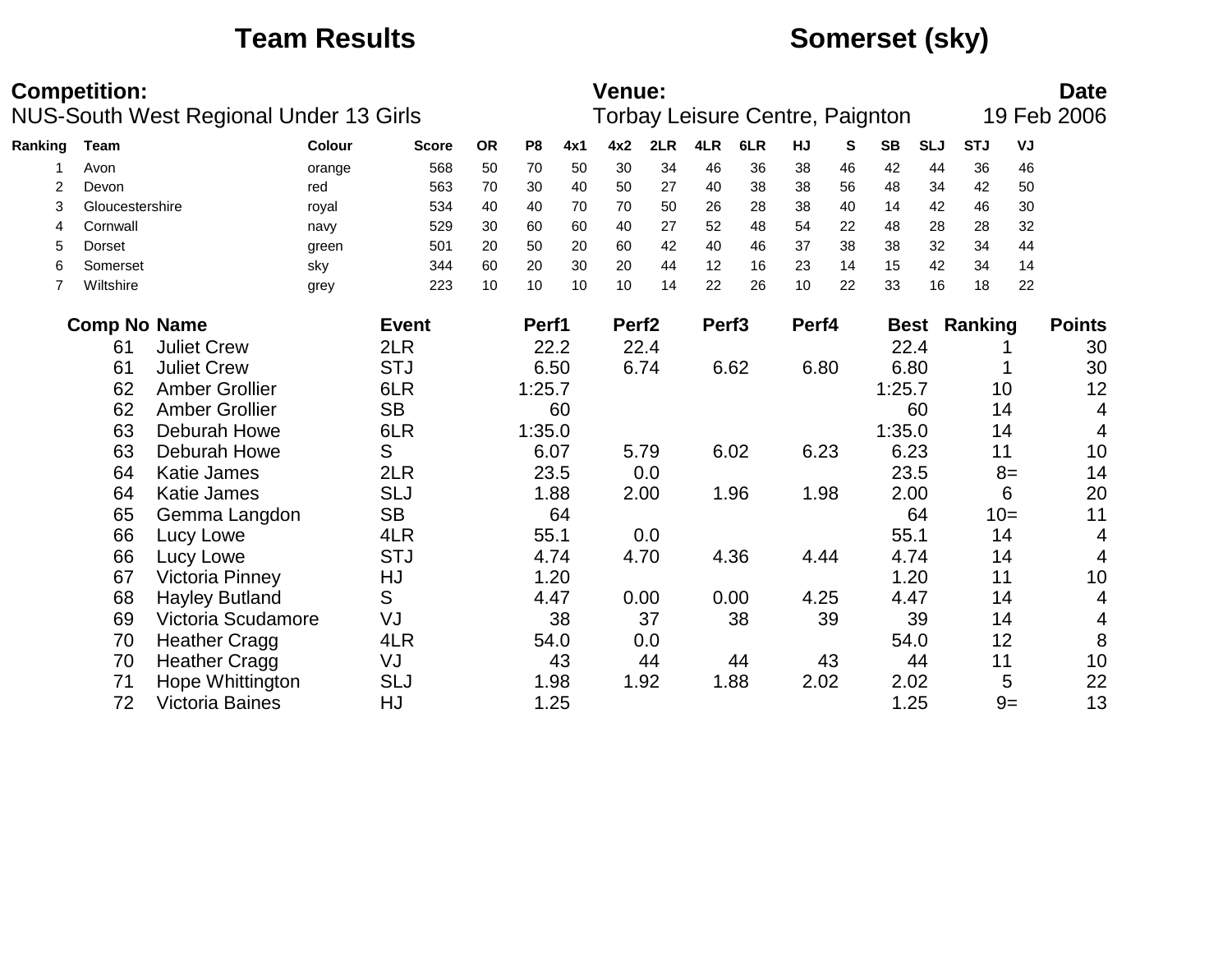## **Team Results Wiltshire (grey)**

|         | <b>Competition:</b>                     | <b>NUS-South West Regional Under 13 Girls</b> |               |              |           |        |      | Venue:            |      |                   | Torbay Leisure Centre, Paignton |       |      |           |            |                     |        | <b>Date</b><br>19 Feb 2006 |
|---------|-----------------------------------------|-----------------------------------------------|---------------|--------------|-----------|--------|------|-------------------|------|-------------------|---------------------------------|-------|------|-----------|------------|---------------------|--------|----------------------------|
| Ranking | Team                                    |                                               | <b>Colour</b> | <b>Score</b> | <b>OR</b> | P8     | 4x1  | 4x2               | 2LR  | 4LR               | 6LR                             | HJ    | S    | <b>SB</b> | <b>SLJ</b> | <b>STJ</b>          | VJ     |                            |
|         | Avon                                    |                                               | orange        | 568          | 50        | 70     | 50   | 30                | 34   | 46                | 36                              | 38    | 46   | 42        | 44         | 36                  | 46     |                            |
| 2       | Devon                                   |                                               | red           | 563          | 70        | 30     | 40   | 50                | 27   | 40                | 38                              | 38    | 56   | 48        | 34         | 42                  | 50     |                            |
| 3       | Gloucestershire                         |                                               | royal         | 534          | 40        | 40     | 70   | 70                | 50   | 26                | 28                              | 38    | 40   | 14        | 42         | 46                  | 30     |                            |
| 4       | Cornwall                                |                                               | navy          | 529          | 30        | 60     | 60   | 40                | 27   | 52                | 48                              | 54    | 22   | 48        | 28         | 28                  | 32     |                            |
| 5       | Dorset                                  |                                               | green         | 501          | 20        | 50     | 20   | 60                | 42   | 40                | 46                              | 37    | 38   | 38        | 32         | 34                  | 44     |                            |
| 6       | Somerset                                |                                               | sky           | 344          | 60        | 20     | 30   | 20                | 44   | 12                | 16                              | 23    | 14   | 15        | 42         | 34                  | 14     |                            |
| 7       | Wiltshire                               |                                               | grey          | 223          | 10        | 10     | 10   | 10                | 14   | 22                | 26                              | 10    | 22   | 33        | 16         | 18                  | 22     |                            |
|         | <b>Comp No Name</b>                     |                                               |               | <b>Event</b> |           | Perf1  |      | Perf <sub>2</sub> |      | Perf <sub>3</sub> |                                 | Perf4 |      |           |            | <b>Best Ranking</b> |        | <b>Points</b>              |
|         | 73                                      | <b>Rachel Sykes</b>                           |               | 6LR          |           | 1:31.0 |      |                   |      |                   |                                 |       |      | 1:31.0    |            | 13                  |        | 6                          |
|         | 73<br><b>Rachel Sykes</b><br><b>STJ</b> |                                               |               |              |           | 4.92   |      | 4.74              |      |                   | 5.02                            | 5.08  |      | 5.08      |            | 13                  |        | $6\phantom{1}6$            |
|         | 74                                      | <b>Hannah Seward</b>                          |               | 4LR          |           | 53.3   |      |                   | 0.0  |                   |                                 |       |      | 53.3      |            | 11                  |        | 10                         |
|         | 74                                      | <b>Hannah Seward</b>                          |               | VJ           |           |        | 43   |                   | 43   |                   | 43                              |       | 44   |           | 44         |                     | 12     | 8                          |
|         | 75                                      | <b>Abbie Moss</b>                             |               | S            |           | 5.85   |      |                   | 5.64 |                   | 6.54                            | 6.14  |      | 6.54      |            |                     | 9      | 14                         |
|         | 76                                      | <b>Libby Crale</b>                            |               | 2LR          |           |        | 23.8 |                   | 0.0  |                   |                                 |       |      | 23.8      |            | $11 =$              |        | 9                          |
|         | 76                                      | <b>Libby Crale</b>                            |               | VJ           |           |        | 45   |                   | 44   |                   | 45                              |       | 45   |           | 45         |                     | 9      | 14                         |
|         | 77                                      | Lucy Baross                                   |               | 6LR          |           | 1:22.0 |      |                   |      |                   |                                 |       |      | 1:22.0    |            |                     | $5=$   | 20                         |
|         | 77                                      | <b>Lucy Baross</b>                            |               | <b>SB</b>    |           |        | 78   |                   |      |                   |                                 |       |      |           | 78         |                     | 5      | 22                         |
|         | 78                                      | Rebecca Roost                                 |               | 4LR          |           |        | 53.0 |                   | 0.0  |                   |                                 |       |      | 53.0      |            | 10                  |        | 12                         |
|         | 78                                      | Rebecca Roost                                 |               | <b>SLJ</b>   |           |        | 1.88 | 1.80              |      |                   | 1.80                            | 1.76  |      | 1.88      |            | 11                  |        | 10                         |
|         | 79                                      | Eva Averill                                   |               | HJ           |           |        | 1.10 |                   |      |                   |                                 |       |      | 1.10      |            | 13                  |        | $\,6$                      |
|         | 80                                      | Zoe LArge                                     |               | S            |           | 6.10   |      |                   | 4.70 |                   | 5.34                            | 0.00  |      | 6.10      |            |                     | 12     | $\bf 8$                    |
|         | 81                                      | <b>Katie Leavers</b>                          |               | <b>SLJ</b>   |           |        | 1.70 |                   | 1.82 |                   | 1.82                            | 1.76  |      | 1.82      |            |                     | 13     | $\,$ 6 $\,$                |
|         | 82                                      | Sally Webb                                    |               | 2LR          |           |        | 23.9 |                   | 0.0  |                   |                                 |       |      | 23.9      |            |                     | $13 =$ | 5                          |
|         | 82                                      | Sally Webb                                    |               | <b>SB</b>    |           |        | 64   |                   |      |                   |                                 |       |      |           | 64         |                     | $10=$  | 11                         |
|         | 83                                      | Jessica Heffer                                |               | HJ           |           |        | 1.10 |                   |      |                   |                                 |       |      | 1.10      |            | 14                  |        | 4                          |
|         | 84                                      | <b>STJ</b><br>Jessica Knight                  |               |              | 5.06      |        | 5.48 |                   |      | 5.58              | 5.84                            |       | 5.84 |           | 10         |                     | 12     |                            |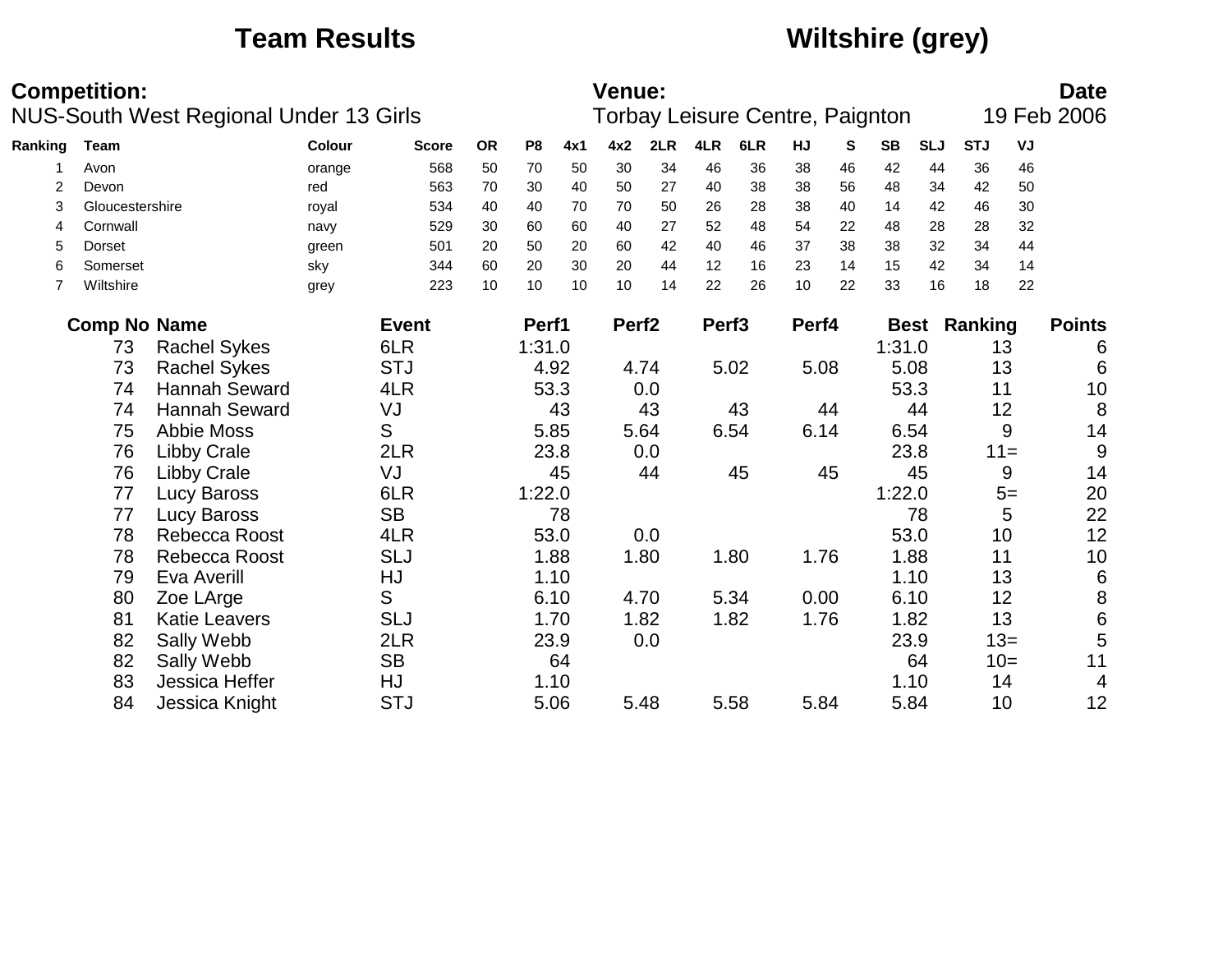### **Event Official Results Sheet <b>CEV** Obstacle Relay

| <b>Competition:</b> |    | NUS-South West Regional Under 13 Girls |               | <b>Venue:</b> |       | <b>Torbay Leisure Centre, Paignton</b> |               | <b>Date</b><br>19 Feb 2006 |
|---------------------|----|----------------------------------------|---------------|---------------|-------|----------------------------------------|---------------|----------------------------|
| Ranking Code Team   |    |                                        | <b>Colour</b> | Heat          | Final | <b>Performance</b>                     | <b>Points</b> |                            |
|                     | 03 | Devon                                  | red           | 1:16.9        | 0.0   | 1:16.9                                 | 70            |                            |
|                     | 06 | Somerset                               | sky           | 1:18.7        | 0.0   | 1:18.7                                 | 60            |                            |
| 3                   | 01 | Avon                                   | orange        | 1:19.3        | 0.0   | 1:19.3                                 | 50            |                            |
| 4                   | 05 | Gloucestershire                        | royal         | 1:20.1        | 0.0   | 1:20.1                                 | 40            |                            |
| 5                   | 02 | Cornwall                               | navy          | 1:20.6        | 0.0   | 1:20.6                                 | 30            |                            |
| 6                   | 04 | Dorset                                 | green         | 1:21.3        | 0.0   | 1:21.3                                 | 20            |                            |
|                     | 07 | Wiltshire                              | grey          | 1:21.8        | 0.0   | 1:21.8                                 | 10            |                            |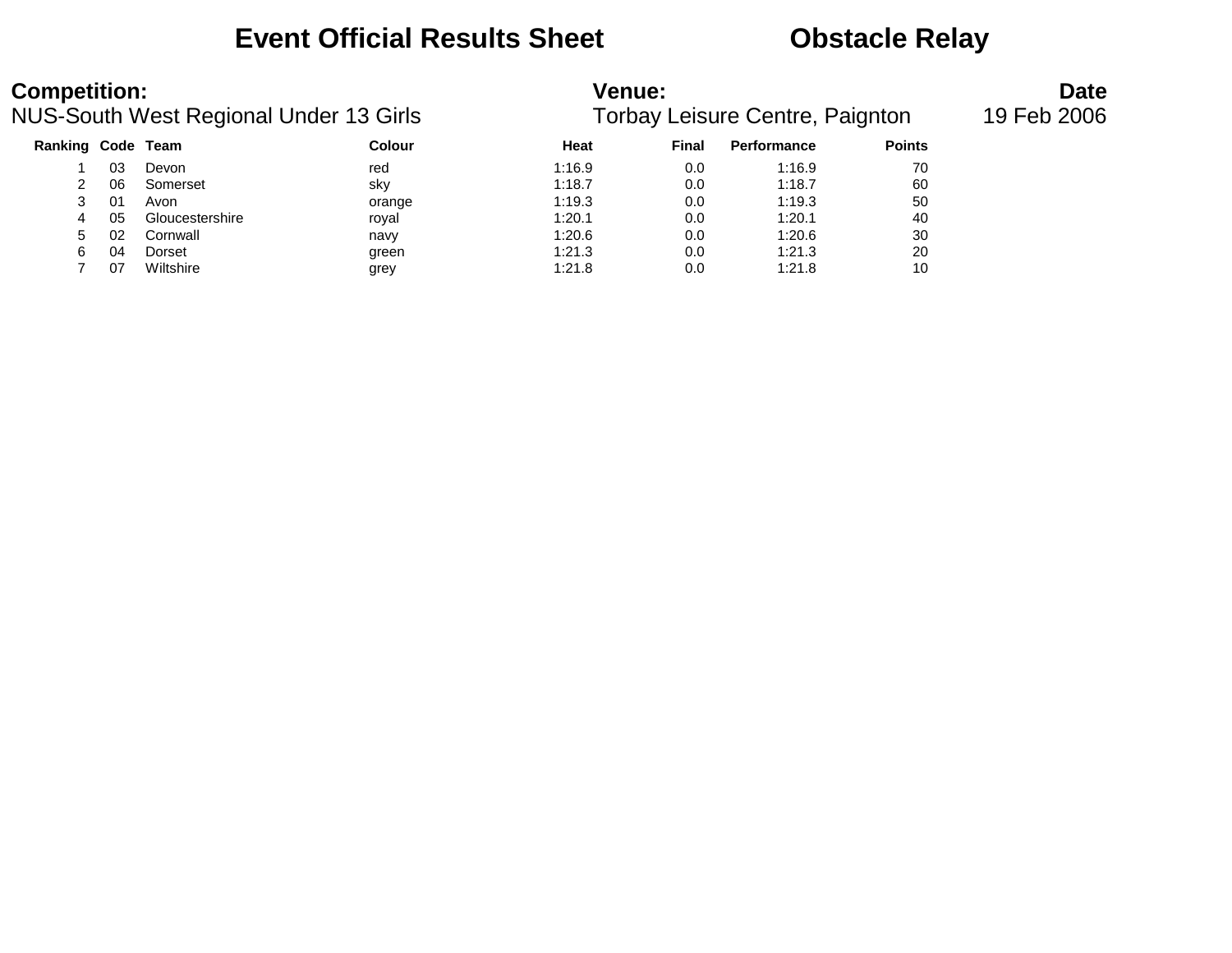### **Results Sheet 2 Lap Race**

### **Competition: Venue: Date**

|                     | Ranking         | Team            |               | Colour            |                   | <b>Points</b> |             |               |
|---------------------|-----------------|-----------------|---------------|-------------------|-------------------|---------------|-------------|---------------|
|                     |                 | Gloucestershire |               | royal             |                   | 50            |             |               |
|                     | $\overline{c}$  | Somerset        |               | sky               |                   | 44            |             |               |
|                     | 3               | Dorset          |               | green             |                   | 42            |             |               |
|                     | 4               | Avon            |               | orange            |                   | 34            |             |               |
|                     | $5=$            | Cornwall        |               | navy              |                   | 27            |             |               |
|                     | $5=$            | Devon           |               | red               |                   | 27            |             |               |
|                     | 7               | Wiltshire       |               | grey              |                   | 14            |             |               |
|                     |                 |                 |               |                   |                   |               |             |               |
| <b>Ranking Team</b> |                 |                 | <b>Colour</b> | <b>BibNo Name</b> |                   |               | <b>Best</b> | <b>Points</b> |
| 1                   | Somerset        |                 | sky           |                   | 61 Juliet Crew    |               | 22.4        | 30            |
| 2                   | Dorset          |                 | green         | 42                | Ellen Norman      |               | 22.8        | 28            |
| 3                   | Gloucestershire |                 | royal         | 49                | Emma Williams     |               | 22.8        | 26            |
| 4                   | Gloucestershire |                 | royal         |                   | 54 Jennie Batten  |               | 22.8        | 24            |
| 5                   | Devon           |                 | red           |                   | 32 Rachel Godfrey |               | 23.4        | 22            |
| 6                   | Avon            |                 | orange        |                   | 2 Kim Haughey     |               | 23.8        | 20            |
|                     | Cornwall        |                 | navy          |                   | 15 Charlotte Rule |               | 23.9        | 18            |
| $8=$                | Avon            |                 | orange        |                   | Olivia Kincald    |               | 23.5        | 14            |
| $8=$                | Dorset          |                 | green         |                   | 44 Abby Sandford  |               | 23.5        | 14            |
| $8=$                | Somerset        |                 | sky           |                   | 64 Katie James    |               | 23.5        | 14            |
| $11 =$              | Cornwall        |                 | navy          |                   | 14 Philippa Brett |               | 23.8        | 9             |
| $11 =$              | Wiltshire       |                 | grey          |                   | 76 Libby Crale    |               | 23.8        | 9             |
| $13=$               | Devon           |                 | red           |                   | 25 Summer Carmel  |               | 23.9        | 5             |
| $13=$               | Wiltshire       |                 | grey          |                   | 82 Sally Webb     |               | 23.9        | 5             |
|                     |                 |                 |               |                   |                   |               |             |               |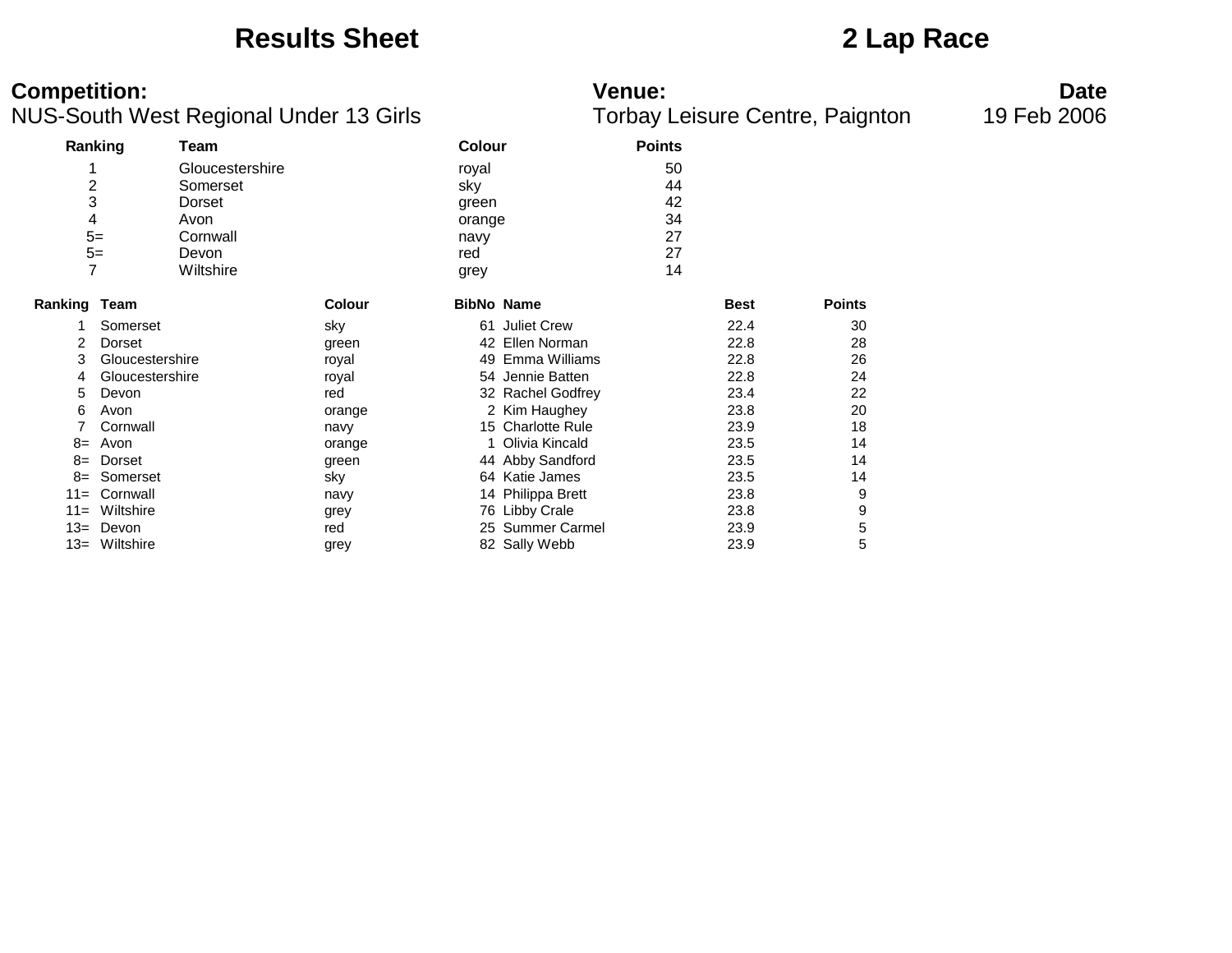### **Results Sheet 4 Lap Race**

### **Competition: Venue: Date**

| Ranking             |                 | Team            |               | <b>Colour</b>     |                      | <b>Points</b> |             |               |
|---------------------|-----------------|-----------------|---------------|-------------------|----------------------|---------------|-------------|---------------|
|                     |                 | Cornwall        |               | navy              |                      | 52            |             |               |
| 2                   |                 | Avon            |               | orange            |                      | 46            |             |               |
| $3=$                |                 | Devon           |               | red               |                      | 40            |             |               |
| $3=$                |                 | Dorset          |               | green             |                      | 40            |             |               |
| 5                   |                 | Gloucestershire |               | royal             |                      | 26            |             |               |
| 6                   |                 | Wiltshire       |               |                   |                      | 22            |             |               |
| $\overline{7}$      |                 |                 |               | grey              |                      | 12            |             |               |
|                     |                 | Somerset        |               | sky               |                      |               |             |               |
| <b>Ranking Team</b> |                 |                 | <b>Colour</b> | <b>BibNo Name</b> |                      |               | <b>Best</b> | <b>Points</b> |
|                     | Cornwall        |                 | navy          |                   | 13 Anne-Marie Keast  |               | 48.0        | 30            |
| 2                   | Avon            |                 | orange        |                   | 4 Stephanie Parsons  |               | 48.8        | 28            |
| 3                   | Devon           |                 | red           |                   | 26 Sophie O'Neill    |               | 49.9        | 26            |
| 4                   | Dorset          |                 | green         |                   | 43 Cabrienne Rowsell |               | 50.5        | 24            |
| 5                   | Cornwall        |                 | navy          |                   | 18 Katie Dunford     |               | 50.6        | 22            |
| 6                   | Gloucestershire |                 | royal         |                   | 50 Sarah Johnstone   |               | 51.2        | 20            |
| 7                   | Avon            |                 | orange        |                   | 3 Paris Vassell      |               | 51.9        | 18            |
| 8                   | Dorset          |                 | green         |                   | 39 Hetty Burn        |               | 51.3        | 16            |
| 9                   | Devon           |                 | red           |                   | 29 Zoe Rosser        |               | 52.0        | 14            |
| 10                  | Wiltshire       |                 | grey          |                   | 78 Rebecca Roost     |               | 53.0        | 12            |
| 11                  | Wiltshire       |                 | grey          |                   | 74 Hannah Seward     |               | 53.3        | 10            |
| 12                  | Somerset        |                 | sky           |                   | 70 Heather Cragg     |               | 54.0        | 8             |
| 13                  | Gloucestershire |                 | royal         |                   | 53 Charlotte Sommers |               | 54.5        | 6             |
| 14                  | Somerset        |                 | sky           |                   | 66 Lucy Lowe         |               | 55.1        | 4             |
|                     |                 |                 |               |                   |                      |               |             |               |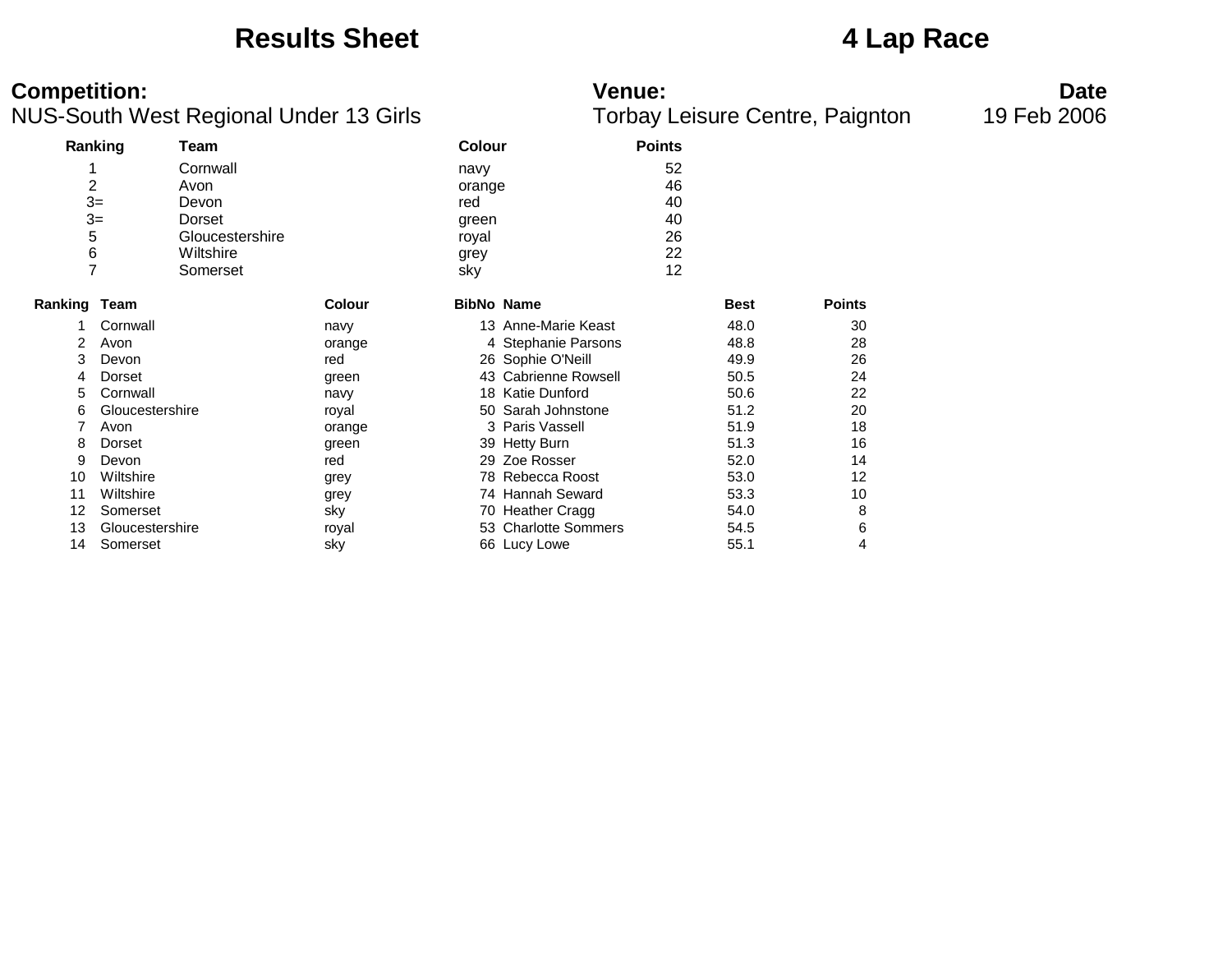### **Results Sheet 6 Lap Time Trial**

### **Competition: Venue: Date**

|                |                 | ັ               |               |                   |                   | ◢             |             | ັ             |
|----------------|-----------------|-----------------|---------------|-------------------|-------------------|---------------|-------------|---------------|
| Ranking        |                 | Team            |               | <b>Colour</b>     |                   | <b>Points</b> |             |               |
|                |                 | Cornwall        |               | navy              |                   | 48            |             |               |
| $\overline{c}$ |                 | Dorset          |               | green             |                   | 46            |             |               |
| 3              |                 | Devon           |               | red               |                   | 38            |             |               |
| 4              |                 | Avon            |               | orange            |                   | 36            |             |               |
| 5              |                 | Gloucestershire |               | royal             |                   | 28            |             |               |
| 6              |                 | Wiltshire       |               | grey              |                   | 26            |             |               |
| 7              |                 | Somerset        |               | sky               |                   | 16            |             |               |
| Ranking Team   |                 |                 | <b>Colour</b> | <b>BibNo Name</b> |                   |               | <b>Best</b> | <b>Points</b> |
|                | Dorset          |                 | green         |                   | 37 Amy Spencer    |               | 1:20.5      | 30            |
| 2              | Cornwall        |                 | navy          |                   | 17 Holly Brown    |               | 1:20.7      | 28            |
| 3              | Avon            |                 | orange        |                   | 5 Natasha Lewis   |               | 1:21.2      | 26            |
| 4              | Devon           |                 | red           | 27                | Cara Tucker       |               | 1:21.8      | 24            |
| $5=$           | Cornwall        |                 | navy          |                   | 20 Alice Vage     |               | 1:22.0      | 20            |
| $5=$           | Gloucestershire |                 | royal         | 51                | Rebecca Johnstone |               | 1:22.0      | 20            |
| $5=$           | Wiltshire       |                 | grey          | 77                | Lucy Baross       |               | 1:22.0      | 20            |
| 8              | Dorset          |                 | green         | 41                | Nicole Bissett    |               | 1:23.2      | 16            |
| 9              | Devon           |                 | red           | 30                | Sian Schofield    |               | 1:24.4      | 14            |
| 10             | Somerset        |                 | sky           |                   | 62 Amber Grollier |               | 1:25.7      | 12            |
| 11             | Avon            |                 | orange        |                   | 6 Chantelle Sims  |               | 1:25.8      | 10            |
| 12             | Gloucestershire |                 | royal         |                   | 59 Alicia Green   |               | 1:26.2      | 8             |
| 13             | Wiltshire       |                 | grey          |                   | 73 Rachel Sykes   |               | 1:31.0      | 6             |
| 14             | Somerset        |                 | sky           | 63                | Deburah Howe      |               | 1:35.0      | 4             |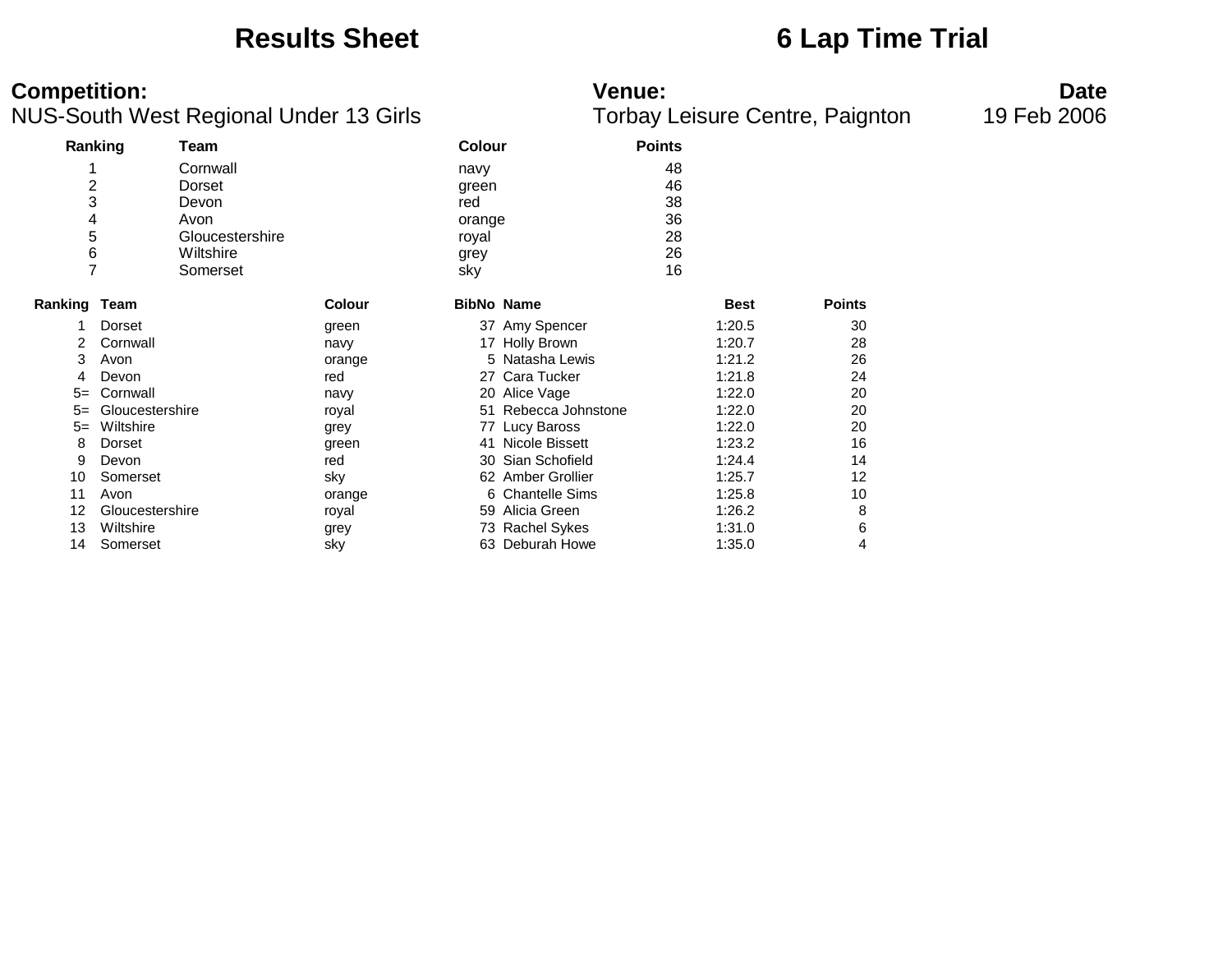## **Event Official Results Sheet 8 Lap Paarlauf**

| <b>Competition:</b><br>NUS-South West Regional Under 13 Girls |    |                 |        | <b>Venue:</b><br>Torbay Leisure Centre, Paignton | <b>Date</b><br>19 Feb 2006 |             |               |  |
|---------------------------------------------------------------|----|-----------------|--------|--------------------------------------------------|----------------------------|-------------|---------------|--|
| Ranking Code Team                                             |    |                 | Colour | Heat                                             | Final                      | Performance | <b>Points</b> |  |
|                                                               | 01 | Avon            | orange | 1:37.5                                           | 0.0                        | 1:37.5      | 70            |  |
|                                                               | 02 | Cornwall        | navy   | 1:38.2                                           | 0.0                        | 1:38.2      | 60            |  |
| 3                                                             | 04 | Dorset          | green  | 1:38.9                                           | 0.0                        | 1:38.9      | 50            |  |
| 4                                                             | 05 | Gloucestershire | royal  | 1:43.5                                           | 0.0                        | 1:43.5      | 40            |  |
| 5                                                             | 03 | Devon           | red    | 1:44.1                                           | 0.0                        | 1:44.1      | 30            |  |
| 6                                                             | 06 | Somerset        | sky    | 1:48.2                                           | 0.0                        | 1:48.2      | 20            |  |
|                                                               | 07 | Wiltshire       | grey   | 1:55.9                                           | 0.0                        | 1:55.9      | 10            |  |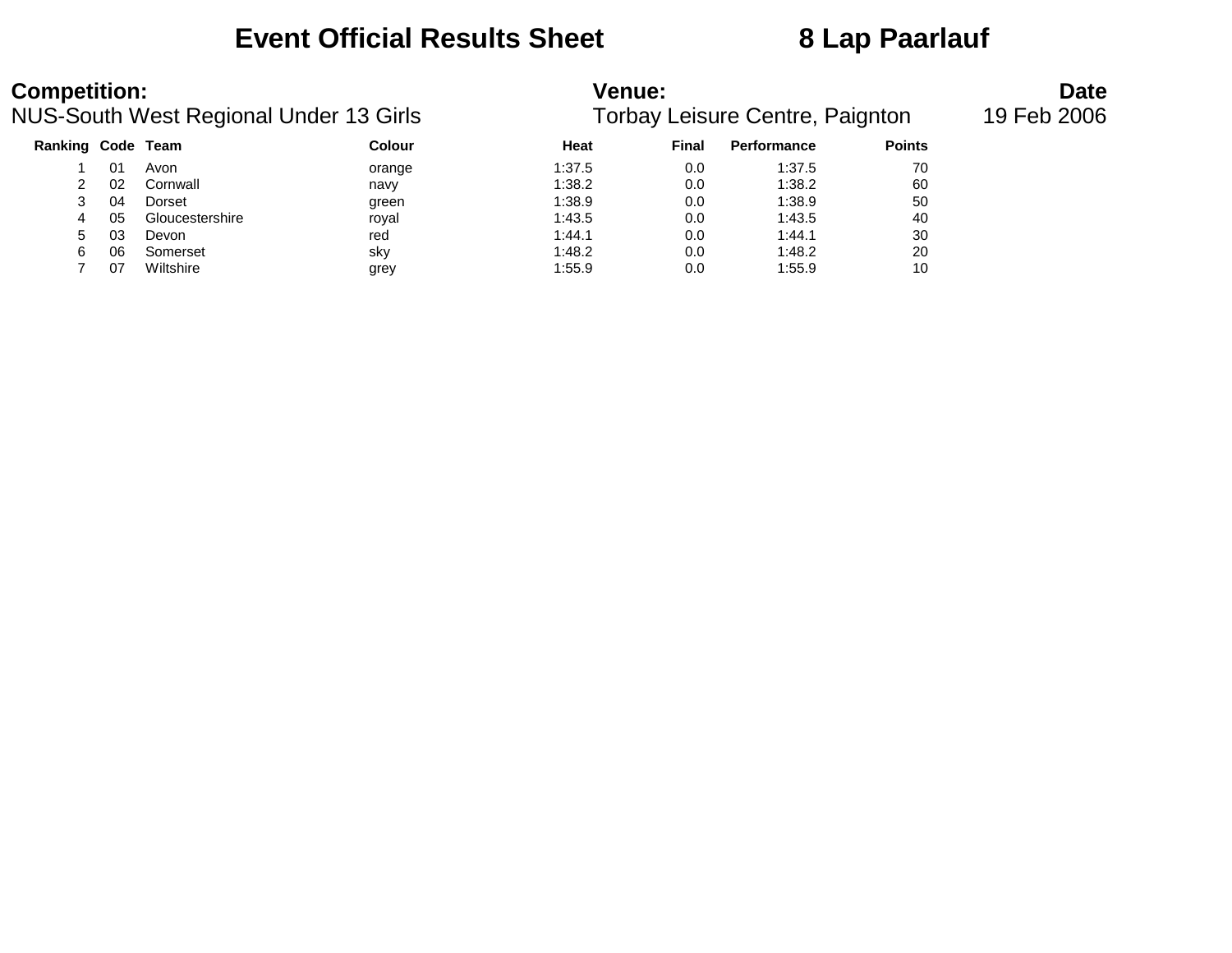## **Event Official Results Sheet 4 x 1 Lap Relay**

| <b>Competition:</b><br>NUS-South West Regional Under 13 Girls |    |                 | <b>Venue:</b><br>Torbay Leisure Centre, Paignton | <b>Date</b><br>19 Feb 2006 |       |                    |               |  |
|---------------------------------------------------------------|----|-----------------|--------------------------------------------------|----------------------------|-------|--------------------|---------------|--|
| Ranking Code Team                                             |    |                 | Colour                                           | Heat                       | Final | <b>Performance</b> | <b>Points</b> |  |
|                                                               | 05 | Gloucestershire | royal                                            | 47.0                       | 0.0   | 47.0               | 70            |  |
|                                                               | 02 | Cornwall        | navy                                             | 47.2                       | 0.0   | 47.2               | 60            |  |
| 3                                                             | 01 | Avon            | orange                                           | 47.4                       | 0.0   | 47.4               | 50            |  |
| 4                                                             | 03 | Devon           | red                                              | 47.6                       | 0.0   | 47.6               | 40            |  |
| 5                                                             | 06 | Somerset        | sky                                              | 47.9                       | 0.0   | 47.9               | 30            |  |
| 6                                                             | 04 | Dorset          | green                                            | 49.0                       | 0.0   | 49.0               | 20            |  |
|                                                               | 07 | Wiltshire       | grey                                             | 52.8                       | 0.0   | 52.8               | 10            |  |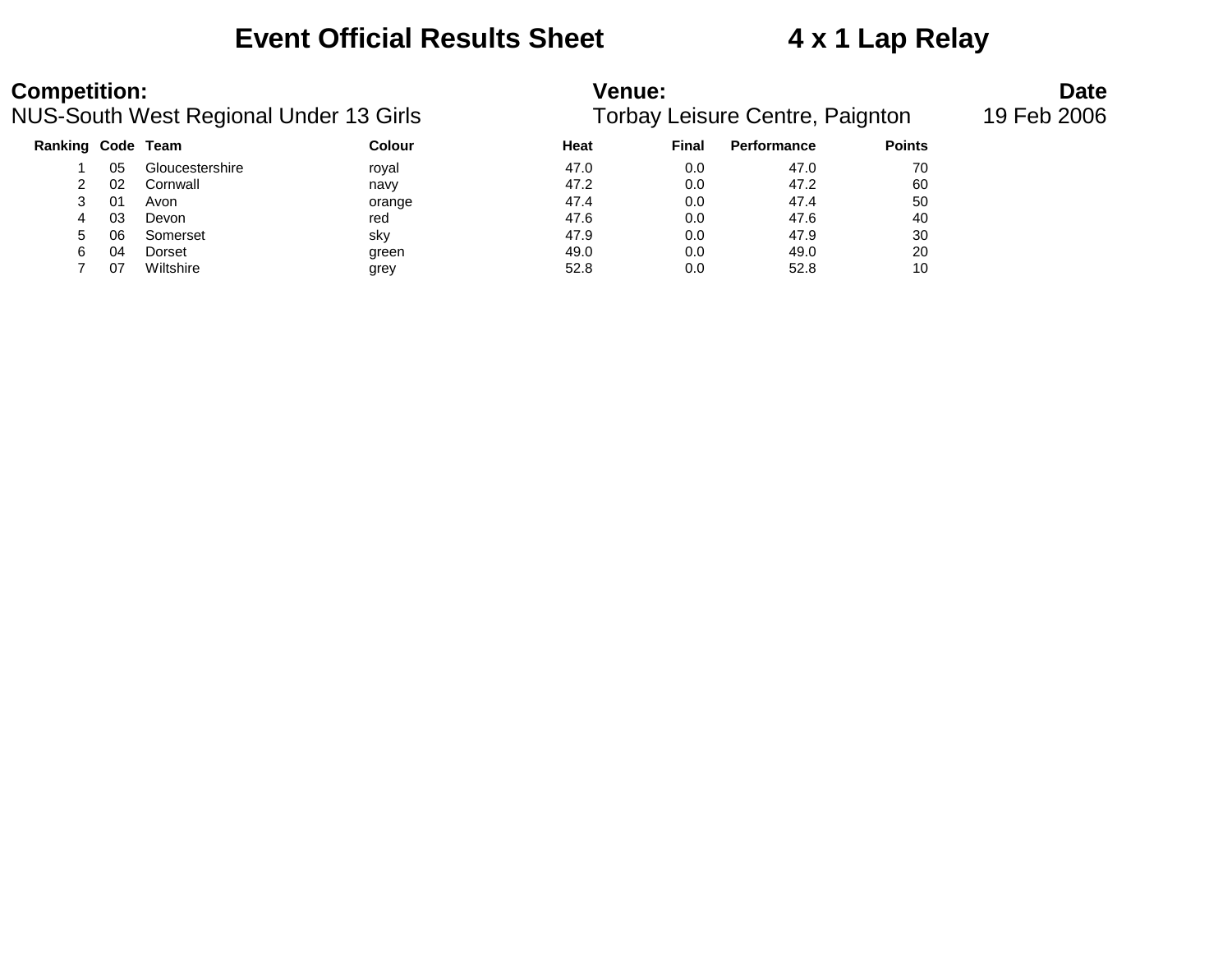### **Event Official Results Sheet 4 x 2 Lap Relay**

| <b>Competition:</b><br>NUS-South West Regional Under 13 Girls |    |                 |               | <b>Venue:</b><br>Torbay Leisure Centre, Paignton | <b>Date</b><br>19 Feb 2006 |                    |               |  |
|---------------------------------------------------------------|----|-----------------|---------------|--------------------------------------------------|----------------------------|--------------------|---------------|--|
| <b>Ranking Code Team</b>                                      |    |                 | <b>Colour</b> | Heat                                             | Final                      | <b>Performance</b> | <b>Points</b> |  |
|                                                               | 05 | Gloucestershire | roval         | 1:29.9                                           | 0.0                        | 1:29.9             | 70            |  |
|                                                               | 04 | Dorset          | green         | 1:31.1                                           | 0.0                        | 1:31.1             | 60            |  |
|                                                               | 03 | Devon           | red           | 1:32.0                                           | 0.0                        | 1:32.0             | 50            |  |
| 4                                                             | 02 | Cornwall        | navy          | 1:34.4                                           | 0.0                        | 1:34.4             | 40            |  |
| 5.                                                            | 01 | Avon            | orange        | 1:35.2                                           | 0.0                        | 1:35.2             | 30            |  |
|                                                               | 06 | Somerset        | sky           | 1:44.0                                           | 0.0                        | 1:44.0             | 20            |  |

07 Wiltshire grey 1:44.2 0.0 1:44.2 10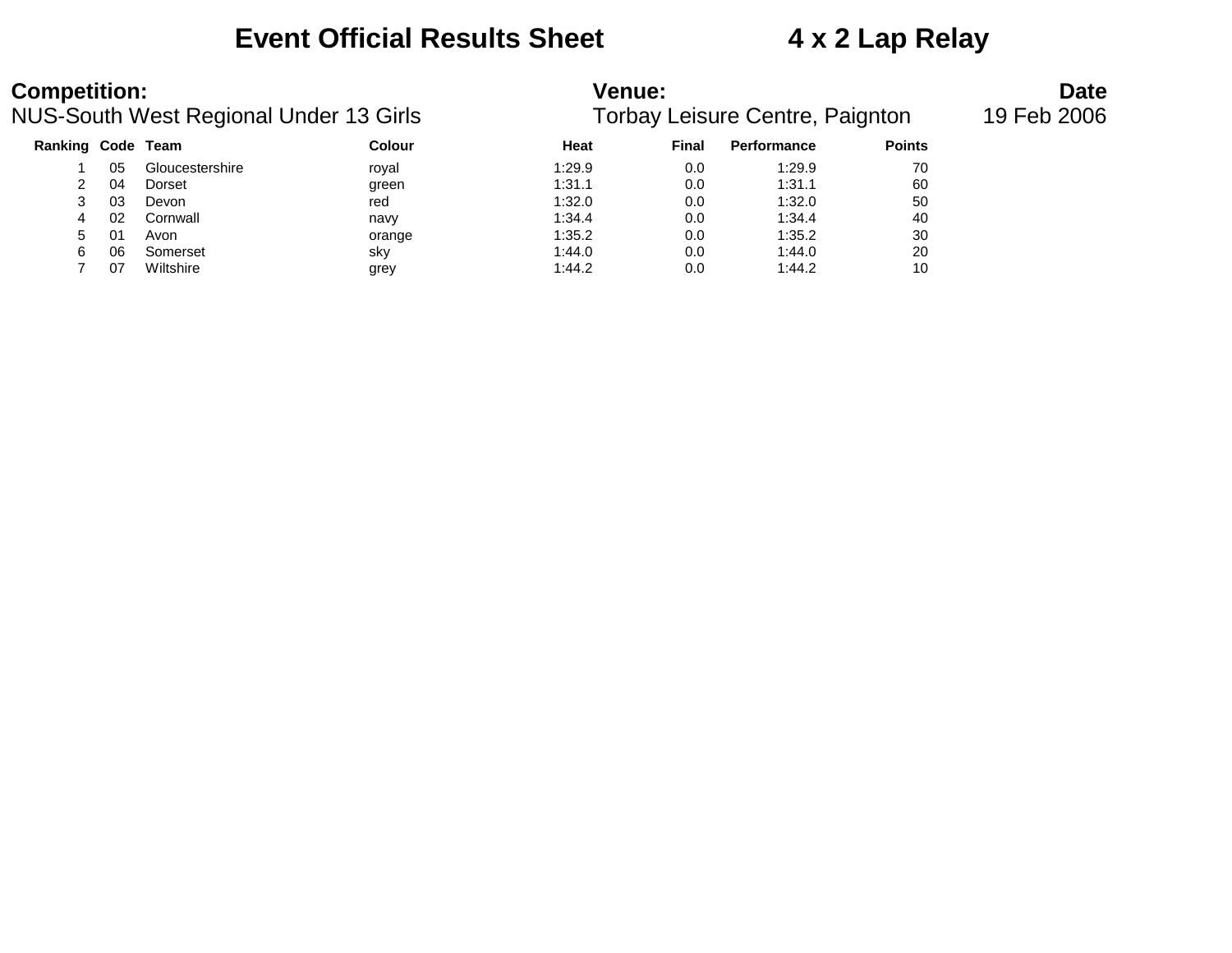### Results Sheet **High Jump**

### **Competition: Venue: Date**

|                     |                 |                 |               |                   |                       | ╯             |             |               |
|---------------------|-----------------|-----------------|---------------|-------------------|-----------------------|---------------|-------------|---------------|
| Ranking             |                 | Team            |               | Colour            |                       | <b>Points</b> |             |               |
|                     |                 | Cornwall        |               | navy              |                       | 54            |             |               |
| $2 =$               |                 | Avon            |               | orange            |                       | 38            |             |               |
| $2=$                |                 | Devon           |               | red               |                       | 38            |             |               |
| $2 =$               |                 | Gloucestershire |               | royal             |                       | 38            |             |               |
| 5                   |                 | Dorset          |               | green             |                       | 37            |             |               |
| 6                   |                 | Somerset        |               | sky               |                       | 23            |             |               |
| $\overline{7}$      |                 | Wiltshire       |               | grey              |                       | 10            |             |               |
|                     |                 |                 |               |                   |                       |               |             |               |
| <b>Ranking Team</b> |                 |                 | <b>Colour</b> | <b>BibNo Name</b> |                       |               | <b>Best</b> | <b>Points</b> |
|                     | Devon           |                 | red           |                   | 28 Louise Way         |               | 1.53        | 30            |
| 2                   | Cornwall        |                 | navy          |                   | 17 Holly Brown        |               | 1.43        | 28            |
| 3                   | Cornwall        |                 | navy          |                   | 24 Sally Fish         |               | 1.40        | 26            |
| 4                   | Dorset          |                 | green         |                   | 40 Grace Townsend     |               | 1.35        | 24            |
| 5.                  | Gloucestershire |                 | royal         |                   | 56 Ami Groves         |               | 1.35        | 22            |
| 6                   | Avon            |                 | orange        |                   | 9 Beccy Turner        |               | 1.30        | 20            |
| 7                   | Avon            |                 | orange        |                   | 12 Daisy Da Silva     |               | 1.30        | 18            |
| 8                   | Gloucestershire |                 | royal         |                   | 55 Savannah De Villez |               | 1.30        | 16            |
| $9 =$               | Dorset          |                 | green         | 41                | Nicole Bissett        |               | 1.25        | 13            |
| $9 =$               | Somerset        |                 | sky           |                   | 72 Victoria Baines    |               | 1.25        | 13            |
| 11                  | Somerset        |                 | sky           |                   | 67 Victoria Pinney    |               | 1.20        | 10            |
| 12                  | Devon           |                 | red           |                   | 35 Lucy Beighton      |               | 1.10        | 8             |
| 13                  | Wiltshire       |                 | grey          |                   | 79 Eva Averill        |               | 1.10        | 6             |
| 14                  | Wiltshire       |                 | grey          |                   | 83 Jessica Heffer     |               | 1.10        | 4             |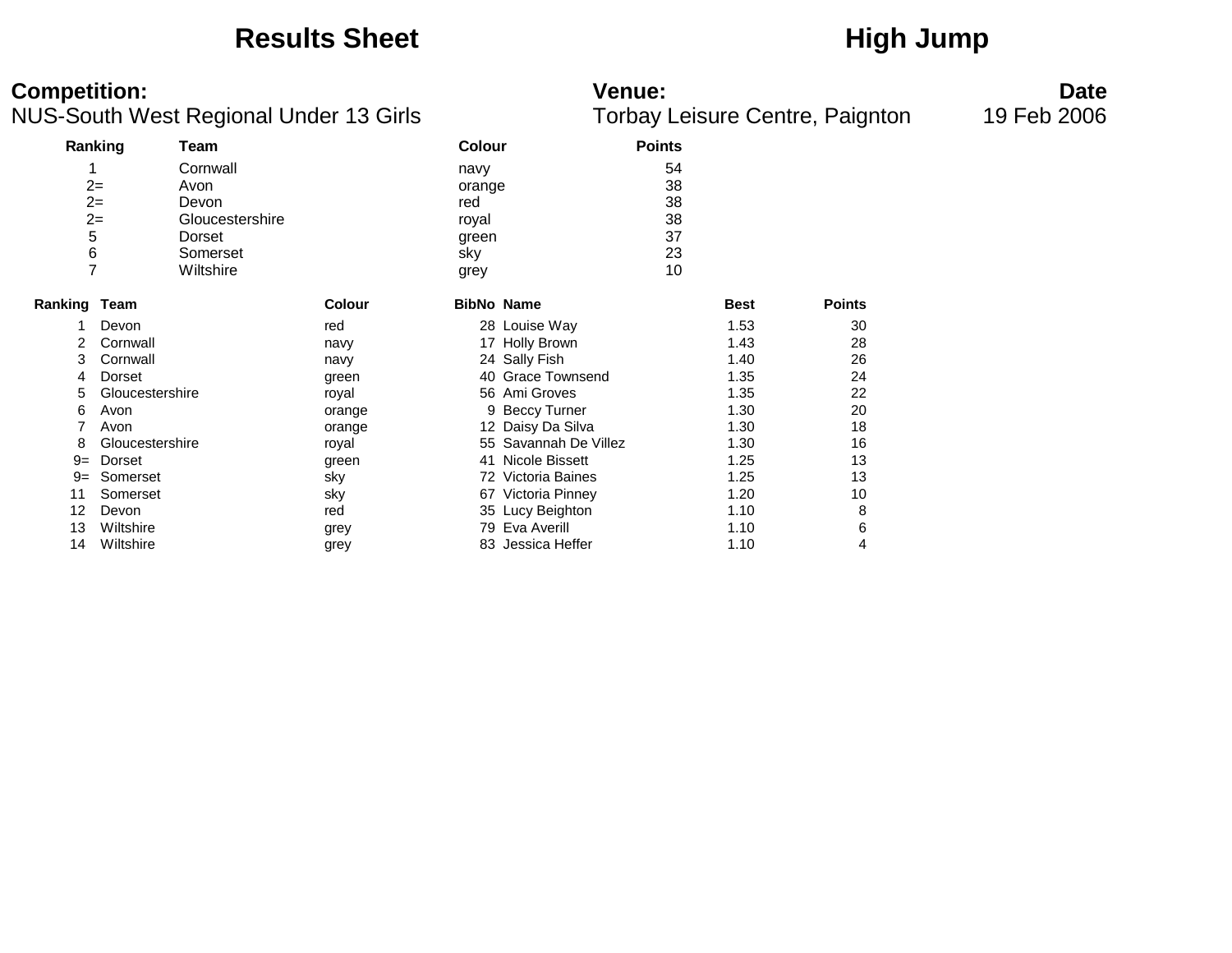### **Results Sheet Shot**

### **Competition: Venue: Date**

|                     | Ranking         | Team            |               | <b>Colour</b> |                    | <b>Points</b> |             |               |
|---------------------|-----------------|-----------------|---------------|---------------|--------------------|---------------|-------------|---------------|
|                     |                 | Devon           |               | red           |                    | 56            |             |               |
| $\overline{c}$      |                 | Avon            |               | orange        |                    | 46            |             |               |
| 3                   |                 | Gloucestershire |               | royal         |                    | 40            |             |               |
| 4                   |                 | Dorset          |               | green         |                    | 38            |             |               |
| $5=$                |                 | Cornwall        |               | navy          |                    | 22            |             |               |
|                     | $5=$            | Wiltshire       |               | grey          |                    | 22            |             |               |
| 7                   |                 | Somerset        |               | sky           |                    | 14            |             |               |
| <b>Ranking Team</b> |                 |                 | <b>Colour</b> |               | <b>BibNo Name</b>  |               | <b>Best</b> | <b>Points</b> |
|                     | Devon           |                 | red           |               | 29 Zoe Rosser      |               | 7.64        | 30            |
|                     | Gloucestershire |                 | royal         |               | 50 Sarah Johnstone |               | 7.24        | 28            |
| 3                   | Devon           |                 | red           |               | 26 Sophie O'Neill  |               | 7.21        | 26            |
| 4                   | Avon            |                 | orange        |               | 6 Chantelle Sims   |               | 7.20        | 24            |
| 5                   | Avon            |                 | orange        |               | 3 Paris Vassell    |               | 7.18        | 22            |
| 6                   | Dorset          |                 | green         |               | 37 Amy Spencer     |               | 7.00        | 20            |
|                     | Dorset          |                 | green         |               | 38 Lisa Hicks      |               | 6.93        | 18            |
| 8                   | Cornwall        |                 | navy          |               | 16 Lamorna Newman  |               | 6.61        | 16            |
| 9                   | Wiltshire       |                 | grey          |               | 75 Abbie Moss      |               | 6.54        | 14            |
| 10                  | Gloucestershire |                 | royal         | 51            | Rebecca Johnstone  |               | 6.50        | 12            |
| 11                  | Somerset        |                 | sky           |               | 63 Deburah Howe    |               | 6.23        | 10            |
| 12                  | Wiltshire       |                 | grey          |               | 80 Zoe LArge       |               | 6.10        | 8             |
| 13                  | Cornwall        |                 | navy          |               | 22 Rebecca Telling |               | 5.30        | 6             |
| 14                  | Somerset        |                 | sky           |               | 68 Hayley Butland  |               | 4.47        | 4             |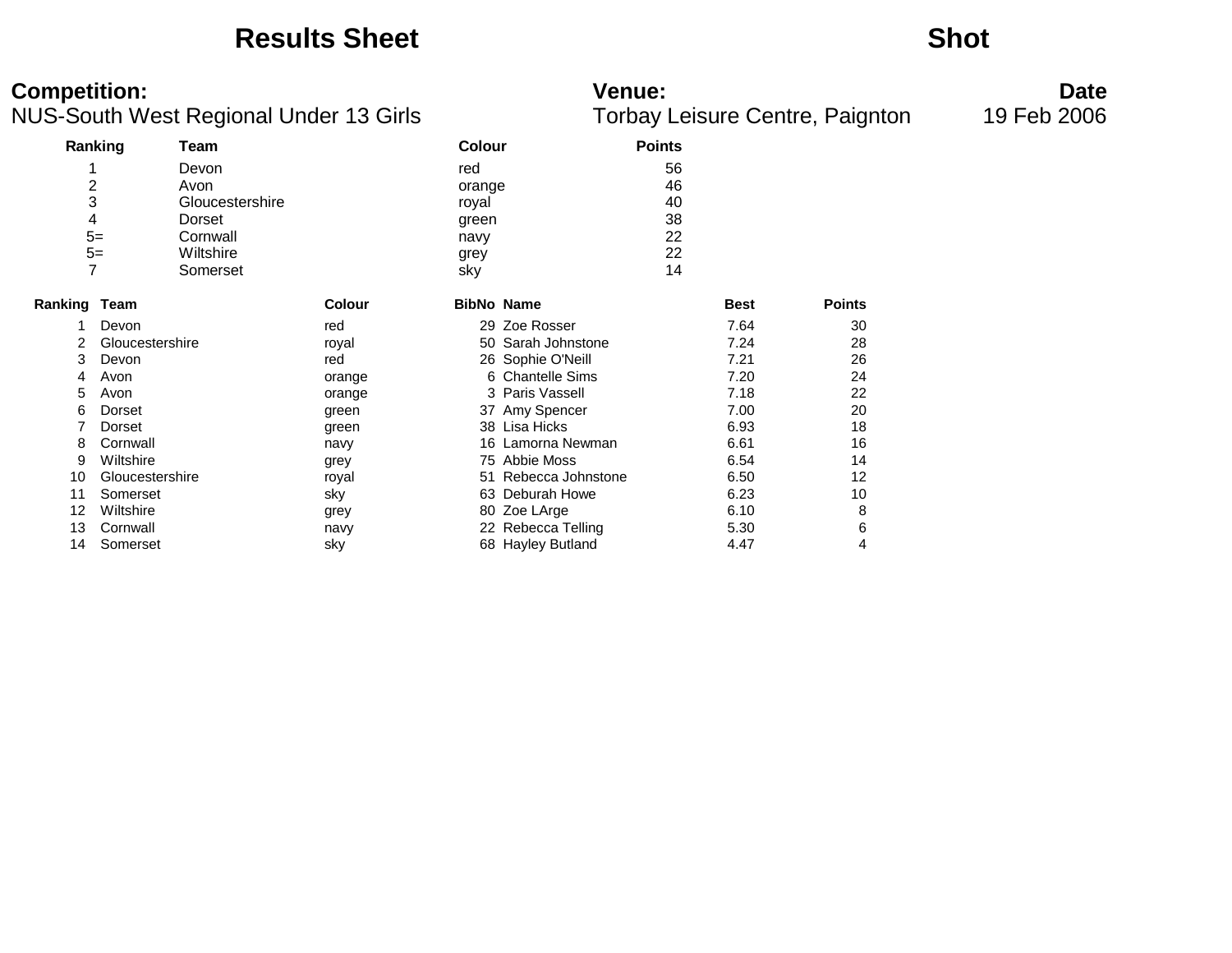### **Results Sheet <b>Speed Bounce Speed Bounce**

### **Competition: Venue: Date**

|                     |                 | ັ               |               |                   |                            | ◢             |              | ັ             |
|---------------------|-----------------|-----------------|---------------|-------------------|----------------------------|---------------|--------------|---------------|
|                     | Ranking         | Team            |               | <b>Colour</b>     |                            | <b>Points</b> |              |               |
|                     | $1 =$           | Cornwall        |               | navy              |                            | 48            |              |               |
|                     | $1 =$           | Devon           |               | red               |                            | 48            |              |               |
| 3                   |                 | Avon            |               | orange            |                            | 42            |              |               |
| 4                   |                 | Dorset          |               | green             |                            | 38            |              |               |
| 5                   |                 | Wiltshire       |               | grey              |                            | 33            |              |               |
| 6                   |                 | Somerset        |               | sky               |                            | 15            |              |               |
| $\overline{7}$      |                 | Gloucestershire |               | royal             |                            | 14            |              |               |
| <b>Ranking Team</b> |                 |                 | <b>Colour</b> | <b>BibNo Name</b> |                            |               | <b>Total</b> | <b>Points</b> |
|                     | Cornwall        |                 | navy          |                   | 13 Anne-Marie Keast        |               | 90           | 30            |
| 2                   | Devon           |                 | red           | 30                | Sian Schofield             |               | 86           | 28            |
| 3                   | Avon            |                 | orange        |                   | 10 Rozzy Pring             |               | 84           | 26            |
| 4                   | Dorset          |                 | green         |                   | 45 Betham Morris           |               | 81           | 24            |
| 5                   | Wiltshire       |                 | grey          |                   | 77 Lucy Baross             |               | 78           | 22            |
| 6                   | Devon           |                 | red           |                   | 25 Summer Carmel           |               | 77           | 20            |
|                     | Cornwall        |                 | navy          | 19                | <b>Evie Parish-Roberts</b> |               | 74           | 18            |
| 8                   | Avon            |                 | orange        |                   | 2 Kim Haughey              |               | 71           | 16            |
| 9                   | Dorset          |                 | green         | 48                | <b>Sian Davies</b>         |               | 67           | 14            |
| $10=$               | Somerset        |                 | sky           | 65                | Gemma Langdon              |               | 64           | 11            |
| $10=$               | Wiltshire       |                 | grey          | 82                | Sally Webb                 |               | 64           | 11            |
| $12=$               | Gloucestershire |                 | royal         | 59                | Alicia Green               |               | 61           | 7             |
| $12 =$              | Gloucestershire |                 | royal         | 60                | Emma Williams              |               | 61           | 7             |
| 14                  | Somerset        |                 | sky           |                   | 62 Amber Grollier          |               | 60           | 4             |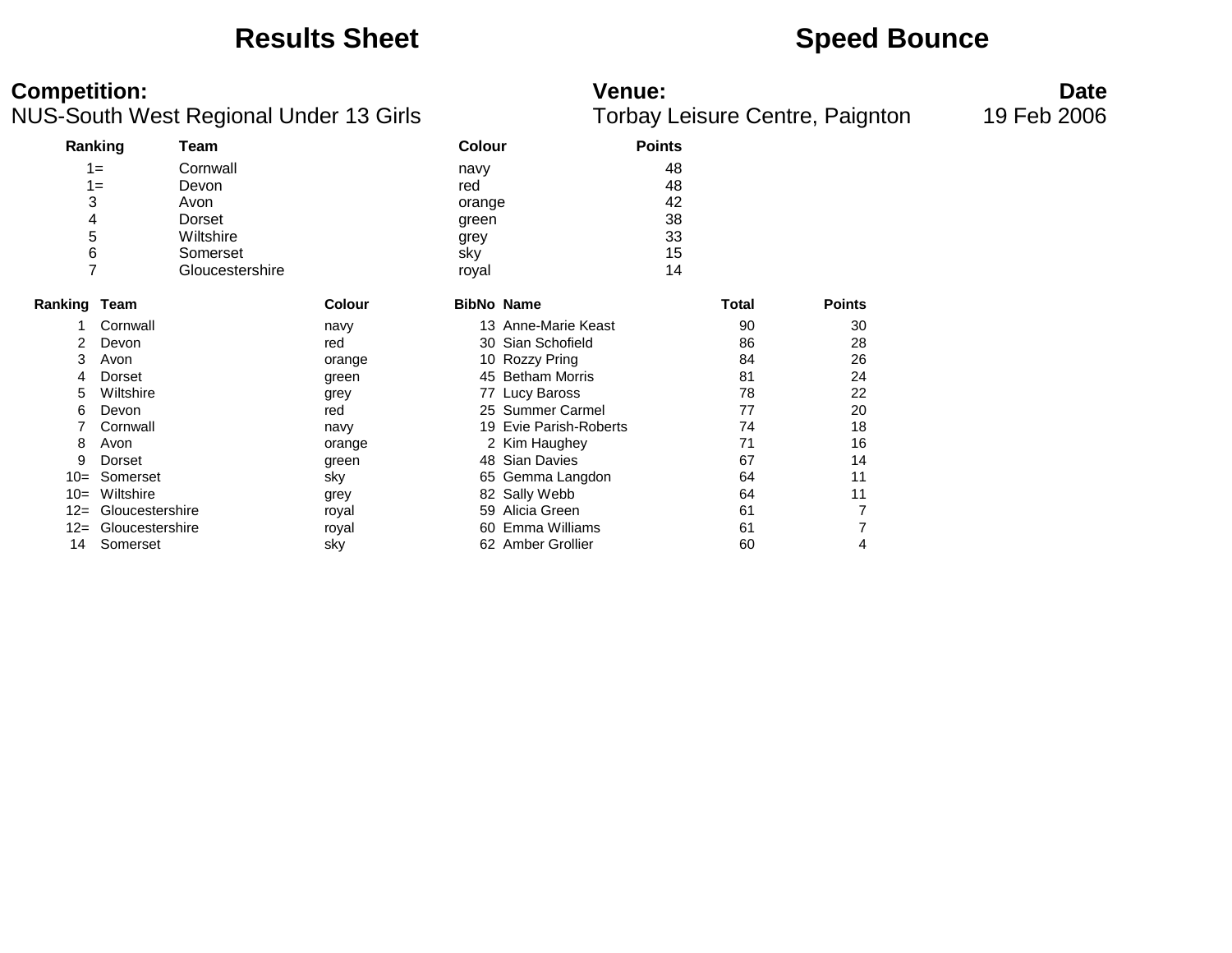## **Results Sheet Standing Long Jump**

### **Competition: Venue: Date**

| ັ                   |                 |                 |               |        | ◢                    |               | ັ           |               |
|---------------------|-----------------|-----------------|---------------|--------|----------------------|---------------|-------------|---------------|
|                     | Ranking         | Team            |               | Colour |                      | <b>Points</b> |             |               |
|                     |                 | Avon            |               | orange |                      | 44            |             |               |
|                     | $2 =$           | Gloucestershire |               | royal  |                      | 42            |             |               |
|                     | $2 =$           | Somerset        |               | sky    |                      | 42            |             |               |
| 4                   |                 | Devon           |               | red    |                      | 34            |             |               |
| 5                   |                 | Dorset          |               | green  |                      | 32            |             |               |
| 6                   |                 | Cornwall        |               | navy   |                      | 28            |             |               |
| 7                   |                 | Wiltshire       |               | grey   |                      | 16            |             |               |
| <b>Ranking Team</b> |                 |                 | <b>Colour</b> |        | <b>BibNo Name</b>    |               | <b>Best</b> | <b>Points</b> |
|                     | Gloucestershire |                 | royal         |        | 49 Emma Williams     |               | 2.34        | 30            |
| $\overline{2}$      | Avon            |                 | orange        | 11     | Zoe Laing            |               | 2.22        | 28            |
| 3                   | Devon           |                 | red           |        | 32 Rachel Godfrey    |               | 2.18        | 26            |
| 4                   | Cornwall        |                 | navy          |        | 14 Philippa Brett    |               | 2.02        | 24            |
| 5                   | Somerset        |                 | sky           |        | 71 Hope Whittington  |               | 2.02        | 22            |
| 6                   | Somerset        |                 | sky           |        | 64 Katie James       |               | 2.00        | 20            |
|                     | Dorset          |                 | green         |        | 39 Hetty Burn        |               | 1.98        | 18            |
| 8                   | Avon            |                 | orange        |        | 7 Isabella Ludlam    |               | 1.96        | 16            |
| 9                   | Dorset          |                 | green         | 47     | Helena Kipling       |               | 1.92        | 14            |
| 10                  | Gloucestershire |                 | royal         |        | 52 Louise Ryder      |               | 1.92        | 12            |
| 11                  | Wiltshire       |                 | grey          |        | 78 Rebecca Roost     |               | 1.88        | 10            |
| 12                  | Devon           |                 | red           |        | 27 Cara Tucker       |               | 1.84        | 8             |
| 13                  | Wiltshire       |                 | grey          | 81     | <b>Katie Leavers</b> |               | 1.82        | 6             |
| 14                  | Cornwall        |                 | navy          |        | 23 Ellen Brown       |               | 1.78        | 4             |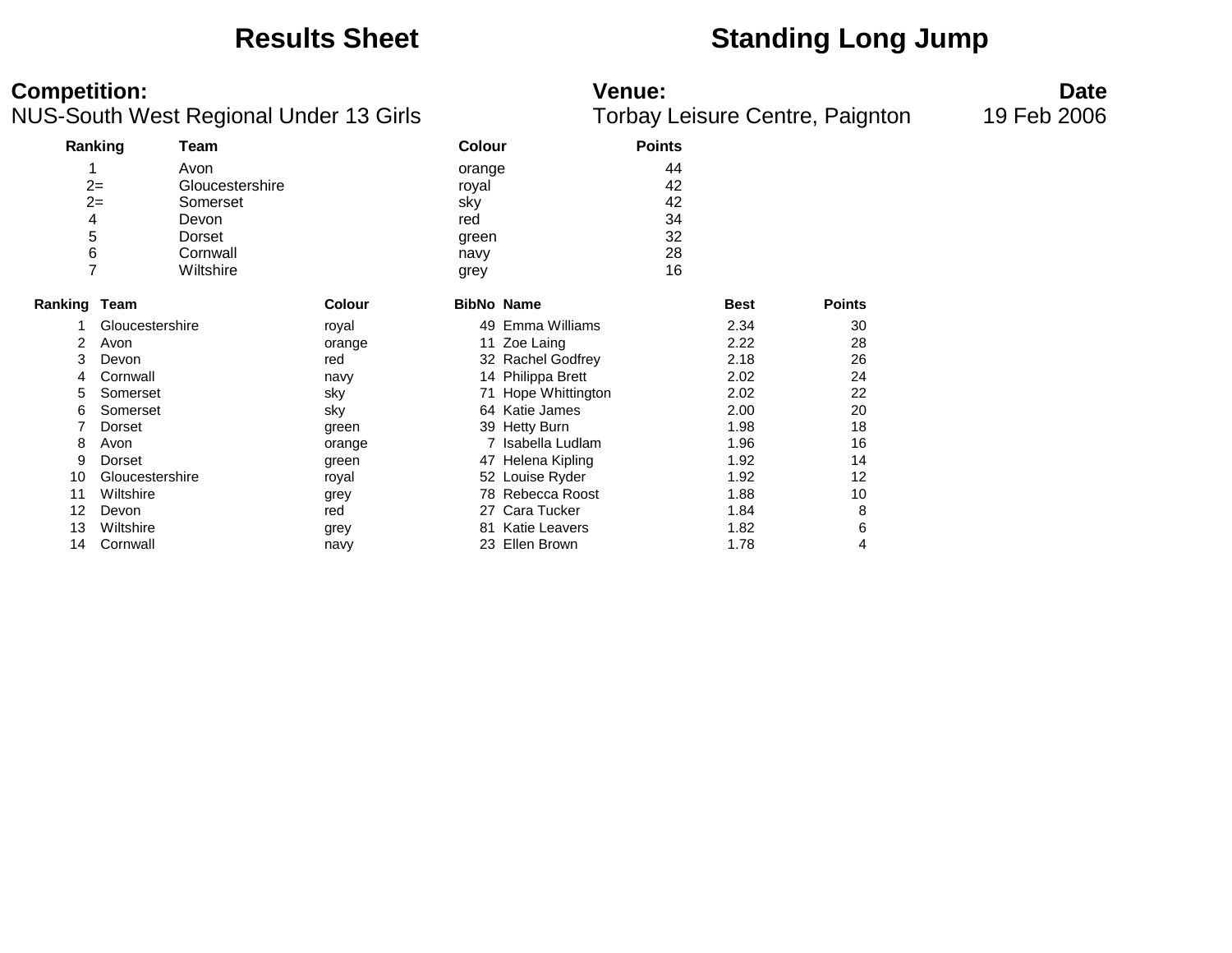### **Results Sheet Standing Triple Jump**

**Competition:**<br>**Date**<br>Torbay Leisure Centre, Paignton 19 Feb 2006<br>Torbay Leisure Centre, Paignton 19 Feb 2006 NUS-South West Regional Under 13 Girls

|                     | Ranking         | <b>Team</b>     |               | <b>Colour</b>     |                      | <b>Points</b> |             |               |
|---------------------|-----------------|-----------------|---------------|-------------------|----------------------|---------------|-------------|---------------|
|                     |                 | Gloucestershire |               | royal             |                      | 46            |             |               |
| 2                   |                 | Devon           |               | red               |                      | 42            |             |               |
| 3                   |                 | Avon            |               | orange            |                      | 36            |             |               |
| $4=$                |                 | Dorset          |               | green             |                      | 34            |             |               |
| $4=$                |                 | Somerset        |               | sky               |                      | 34            |             |               |
| 6                   |                 | Cornwall        |               | navy              |                      | 28            |             |               |
| $\overline{7}$      |                 | Wiltshire       |               |                   |                      | 18            |             |               |
|                     |                 |                 |               | grey              |                      |               |             |               |
| <b>Ranking Team</b> |                 |                 | <b>Colour</b> | <b>BibNo Name</b> |                      |               | <b>Best</b> | <b>Points</b> |
|                     | Somerset        |                 | sky           | 61                | <b>Juliet Crew</b>   |               | 6.80        | 30            |
| 2                   | Devon           |                 | red           | 31                | Natalie Taylor       |               | 6.60        | 28            |
| 3                   | Avon            |                 | orange        |                   | 5 Natasha Lewis      |               | 6.54        | 26            |
| 4                   | Gloucestershire |                 | royal         | 57                | Sophie Clifford      |               | 6.48        | 24            |
| 5                   | Gloucestershire |                 | royal         |                   | 54 Jennie Batten     |               | 6.46        | 22            |
| 6                   | Cornwall        |                 | navy          |                   | 15 Charlotte Rule    |               | 6.36        | 20            |
|                     | Dorset          |                 | green         |                   | 43 Cabrienne Rowsell |               | 6.28        | 18            |
| 8                   | Dorset          |                 | green         |                   | 44 Abby Sandford     |               | 6.20        | 16            |
| 9                   | Devon           |                 | red           |                   | 36 Beth Skinner      |               | 5.84        | 14            |
| 10                  | Wiltshire       |                 | grey          |                   | 84 Jessica Knight    |               | 5.84        | 12            |
| 11                  | Avon            |                 | orange        |                   | Olivia Kincald       |               | 5.70        | 10            |
| 12                  | Cornwall        |                 | navy          |                   | 18 Katie Dunford     |               | 5.26        | 8             |
| 13                  | Wiltshire       |                 | grey          |                   | 73 Rachel Sykes      |               | 5.08        | 6             |
| 14                  | Somerset        |                 | sky           |                   | 66 Lucy Lowe         |               | 4.74        | 4             |
|                     |                 |                 |               |                   |                      |               |             |               |